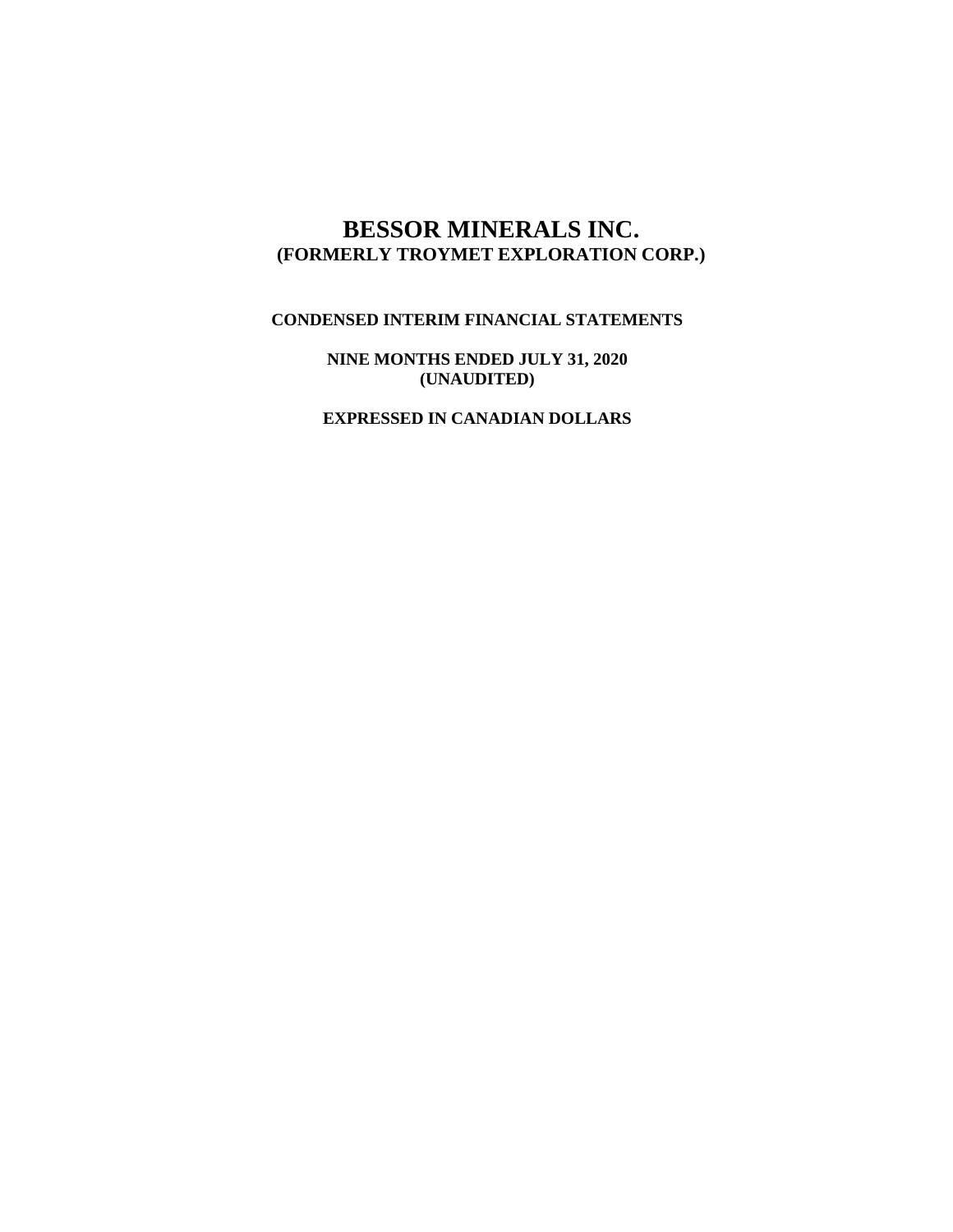Notice to Reader

The accompanying unaudited condensed interim financial statements of Bessor Minerals Inc. (formerly Troymet Exploration Corp.) for the quarter ended July 31, 2020 have been prepared by management and approved by the Audit Committee and the Board of Directors of the Company. These statements have not been reviewed by the Company's external auditors.

Dated September 28, 2020

"Kieran Downes"

\_\_\_\_\_\_\_\_\_\_\_\_\_\_\_\_\_\_\_\_\_\_\_\_\_\_\_\_\_\_\_ Kieran Downes President and Chief Executive Officer

\_\_\_\_\_\_\_\_\_\_\_\_\_\_\_\_\_\_\_\_\_\_\_\_\_\_\_\_\_\_\_

"Joseph Meagher"

Joseph Meagher Chief Financial Officer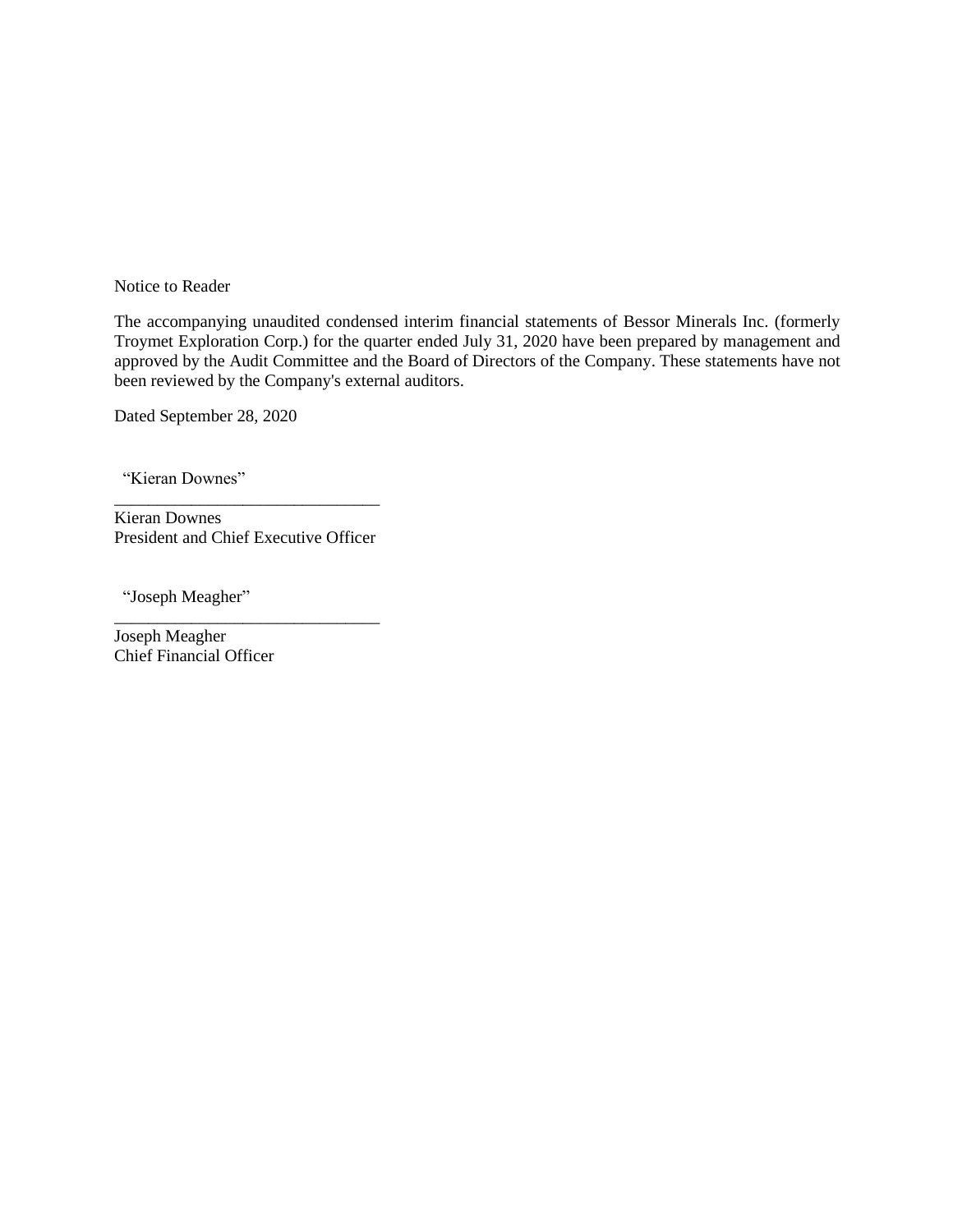### **BESSOR MINERALS INC. (formerly Troymet Exploration Corp.) Condensed Interim Statements of Financial Position (Unaudited – Expressed in Canadian Dollars)**

|                                                    | <b>July 31,</b><br>2020 |             | October 31,<br>2019 |
|----------------------------------------------------|-------------------------|-------------|---------------------|
| <b>ASSETS</b>                                      |                         |             |                     |
| <b>CURRENT ASSETS</b>                              |                         |             |                     |
| Cash and cash equivalents (Note 5)                 | \$                      | 501,038     | \$<br>556,782       |
| Accounts receivable                                |                         | 434         | 710                 |
| Prepaid expenses                                   |                         | 3,245       | 587                 |
|                                                    |                         | 504,717     | 558,079             |
| <b>RECLAMATION ADVANCE (Note 6)</b>                |                         | 5,000       | 5,000               |
| MINERAL EXPLORATION AND EVALUATION ASSETS (Note 7) |                         | 387,953     | 387,113             |
| <b>INVESTMENT IN PRIVATE COMPANY (Note 8)</b>      |                         | 1           | 1                   |
|                                                    | \$                      | 897,671     | \$<br>950,193       |
| <b>LIABILITIES</b>                                 |                         |             |                     |
| <b>CURRENT LIABILITIES</b>                         |                         |             |                     |
| Accounts payable and accrued liabilities (Note 11) | \$                      | 4.437       | \$<br>14,973        |
| <b>EQUITY</b>                                      |                         |             |                     |
| <b>SHARE CAPITAL (Note 9)</b>                      |                         | 9,548,571   | 9,548,571           |
| <b>RESERVE</b> (Note 10)                           |                         | 1,056,536   | 1,056,536           |
| <b>DEFICIT</b>                                     |                         | (9,711,873) | (9,669,887)         |
|                                                    |                         | 893,234     | 935,220             |
|                                                    | \$                      | 897,671     | \$<br>950,193       |

## **SUBSEQUENT EVENT (Note 15)**

Approved on behalf of the Board of Directors:

| "Kieran Downes" | "David Billard" |
|-----------------|-----------------|
|                 |                 |
| Kieran Downes   | David Billard   |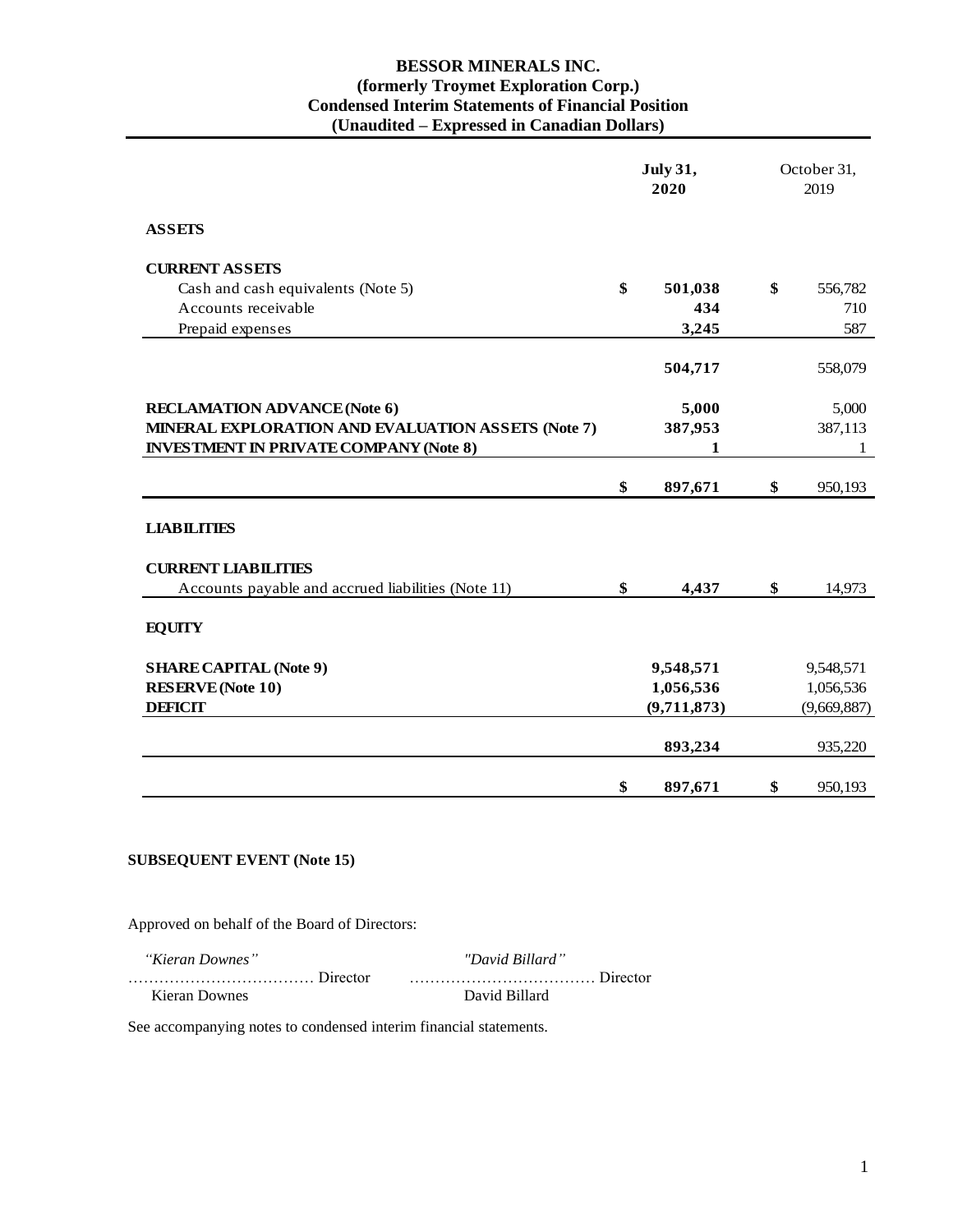## **BESSOR MINERALS INC. (formerly Troymet Exploration Corp.) Condensed Interim Statements of Loss and Comprehensive Loss (Unaudited – Expressed in Canadian Dollars)**

|                                                                                    | <b>Three Months</b><br><b>Ended</b><br><b>July 31,</b><br>2020 |  | Three Months<br>Ended<br>July 31,<br>2019 |      | <b>Nine Months</b><br><b>Ended</b><br><b>July 31,</b><br>2020 |      | Nine Months<br>Ended<br>July 31,<br>2019 |
|------------------------------------------------------------------------------------|----------------------------------------------------------------|--|-------------------------------------------|------|---------------------------------------------------------------|------|------------------------------------------|
| <b>EXPENSES</b>                                                                    |                                                                |  |                                           |      |                                                               |      |                                          |
| Foreign exchange loss (gain)                                                       | \$<br>25S                                                      |  | 21                                        | - \$ | 18                                                            | - \$ | (3,071)                                  |
| General and administration                                                         | 3.878                                                          |  | 4.621                                     |      | 11,330                                                        |      | 12,316                                   |
| Management fees (Note 11)                                                          | 6,000                                                          |  | 6,000                                     |      | 18,000                                                        |      | 22,000                                   |
| Professional fees                                                                  | 1,605                                                          |  | 3,523                                     |      | 5,237                                                         |      | 23,025                                   |
| Public company costs                                                               | 877                                                            |  | 10,145                                    |      | 10,458                                                        |      | 26,342                                   |
| Travel and related costs                                                           |                                                                |  | 1,428                                     |      | 210                                                           |      | 6,159                                    |
|                                                                                    | 12,385                                                         |  | 25,738                                    |      | 45,253                                                        |      | 86,771                                   |
| <b>LOSS BEFORE OTHER INCOME</b>                                                    | (12, 385)                                                      |  | (25,738)                                  |      | (45,253)                                                      |      | (86,771)                                 |
| <b>FINANCE INCOME</b>                                                              | 959                                                            |  | 563                                       |      | 3,267                                                         |      | 2,819                                    |
| NET LOSS AND COMPREHENSIVE LOSS                                                    | \$<br>$(11, 426)$ \$                                           |  | $(25,175)$ \$                             |      | $(41,986)$ \$                                                 |      | (83,952)                                 |
| WEIGHTED AVERAGE NUMBER OF COMMON<br><b>SHARES OUTSTANDING - BASIC AND DILUTED</b> | 19,985,623                                                     |  | 17,057,052                                |      | 19,985,623                                                    |      | 13,976,099                               |
| <b>BASIC AND DILUTED LOSS</b><br><b>PER SHARE</b>                                  | \$<br>$(0.00)$ \$                                              |  | $(0.00)$ \$                               |      | $(0.00)$ \$                                                   |      | (0.01)                                   |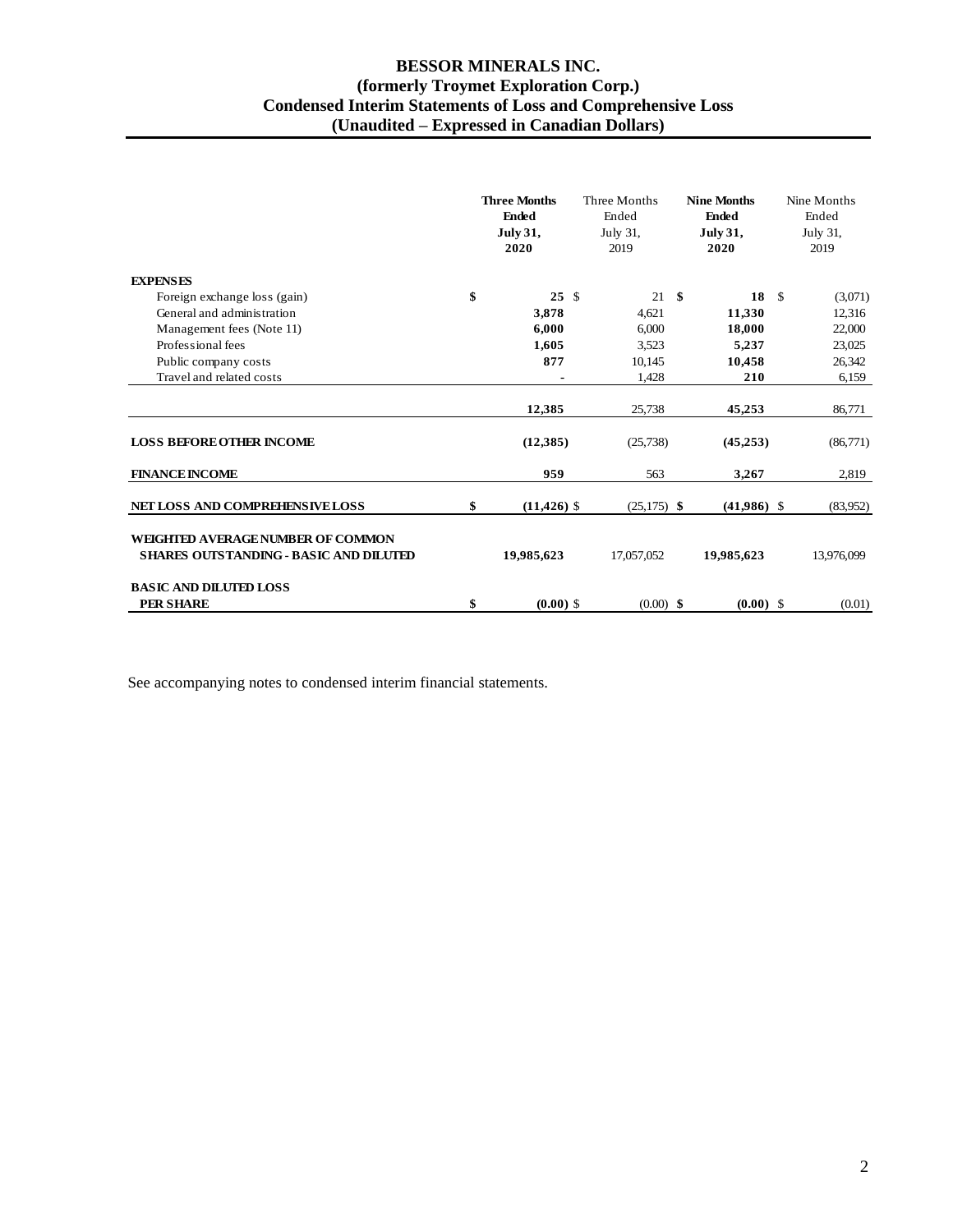## **BESSOR MINERALS INC. (formerly Troymet Exploration Corp.) Condensed Interim Statements of Changes in Equity (Unaudited – Expressed in Canadian Dollars)**

|                                                             | Number of                    |                              |               |                |    |                  |                     |
|-------------------------------------------------------------|------------------------------|------------------------------|---------------|----------------|----|------------------|---------------------|
|                                                             | <b>Common</b>                |                              |               |                |    |                  |                     |
|                                                             | <b>Shares</b>                | <b>Share Capital</b>         |               | <b>Reserve</b> |    | Deficit          | <b>Total Equity</b> |
|                                                             |                              |                              |               |                |    |                  |                     |
| Balance, October 31, 2018                                   | 12,435,623                   | \$<br>9,184,714              | <sup>\$</sup> | 1,056,536      | -S | $(9,554,443)$ \$ | 686,807             |
| Private placements                                          | 7,250,000                    | 362,500                      |               |                |    |                  | 362,500             |
| Share issue costs                                           | $\overline{\phantom{a}}$     | (16, 643)                    |               |                |    |                  | (16, 643)           |
| Net loss for the period                                     | $\qquad \qquad \blacksquare$ | $\overline{\phantom{a}}$     |               |                |    | (83,952)         | (83,952)            |
|                                                             |                              |                              |               |                |    |                  |                     |
| Balance, July 31, 2019                                      | 19,685,623                   | 9,530,571                    |               | 1,056,536      |    | (9,638,395)      | 948,712             |
| Shares issued for mineral exploration and evaluation assets | 300,000                      | 18,000                       |               |                |    |                  | 18,000              |
| Net loss for the period                                     | $\overline{\phantom{a}}$     | $\qquad \qquad \blacksquare$ |               |                |    | (31, 492)        | (31, 492)           |
|                                                             |                              |                              |               |                |    |                  |                     |
| Balance, October 31, 2019                                   | 19,985,623                   | 9,548,571                    |               | 1,056,536      |    | (9,669,887)      | 935,220             |
| Net loss for the period                                     | $\overline{\phantom{a}}$     |                              |               |                |    | (41,986)         | (41,986)            |
|                                                             |                              |                              |               |                |    |                  |                     |
| Balance, July 31, 2020                                      | 19,985,623                   | \$<br>9,548,571              | S             | 1,056,536      | -S | $(9,711,873)$ \$ | 893,234             |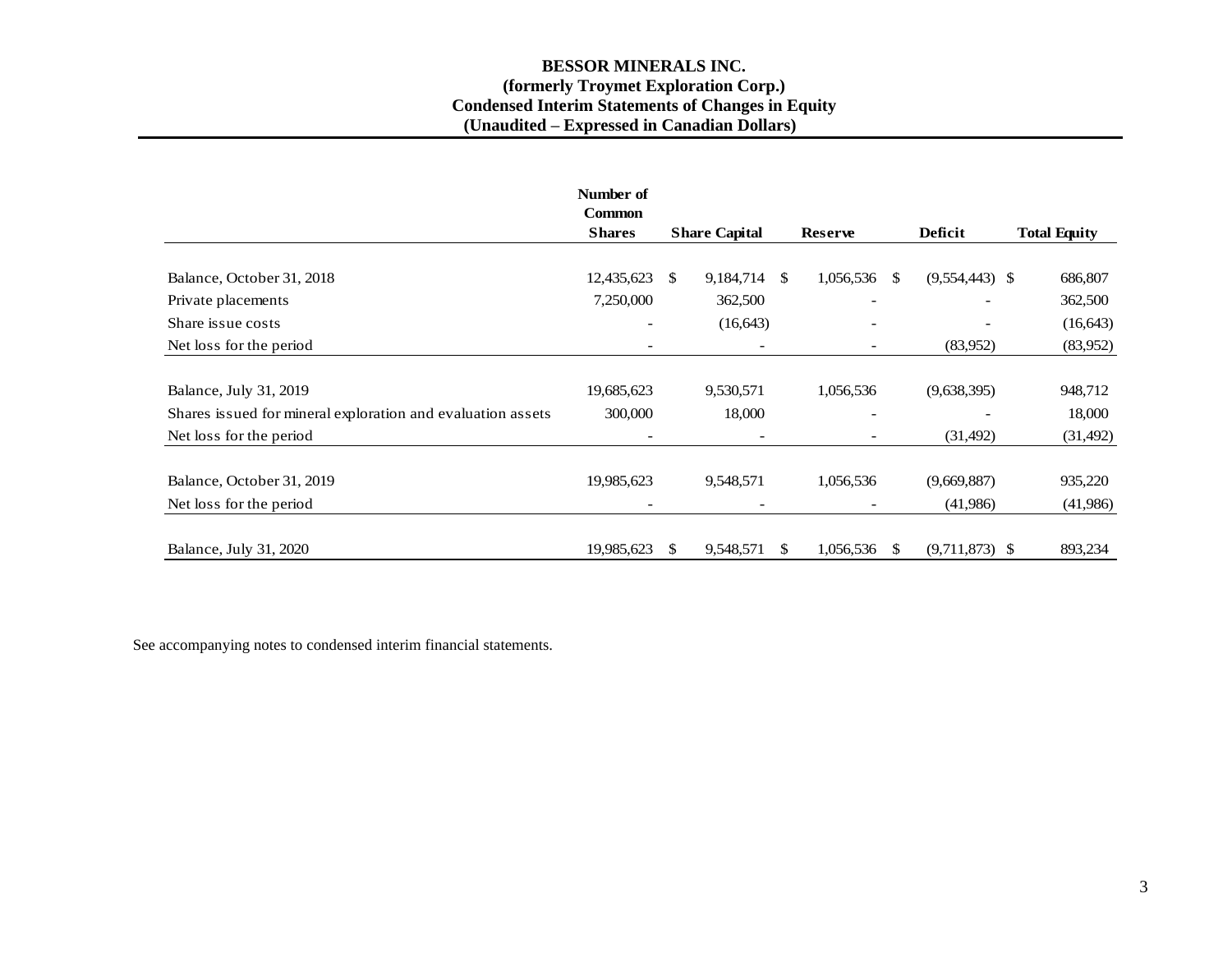## **BESSOR MINERALS INC. (formerly Troymet Exploration Corp.) Condensed Interim Statements of Cash Flow For the Nine Months Ended (Unaudited – Expressed in Canadian Dollars)**

|                                                              | <b>July 31,</b><br>2020 |           |              | July 31,<br>2019     |
|--------------------------------------------------------------|-------------------------|-----------|--------------|----------------------|
| <b>OPERATING ACTIVITIES</b>                                  |                         |           |              |                      |
| Net loss                                                     | \$                      | (41,986)  | $\mathbb{S}$ | (83,952)             |
| Item not involving cash                                      |                         |           |              |                      |
| Sale of net smelter royalty                                  |                         |           |              | (16, 643)            |
|                                                              |                         |           |              |                      |
| Changes in non-cash working capital                          |                         | (41,986)  |              | (100, 595)           |
| Accounts receivable                                          |                         | 276       |              | 453                  |
| Prepaid expenses                                             |                         | (2,658)   |              | (2,399)              |
| Accounts payable and accrued liabilities                     |                         | (10, 536) |              | (33, 406)            |
|                                                              |                         |           |              |                      |
| <b>CASH USED IN OPERATING ACTIVITIES</b>                     |                         | (54,904)  |              | (135, 947)           |
| <b>INVESTING ACTIVITIES</b>                                  |                         |           |              |                      |
| Investment in mineral exploration and evaluation assets      |                         | (1,200)   |              | (1,200)              |
| Refund of Mineral Exploration Tax Credit                     |                         | 360       |              | 5,348                |
| Sale of net smelter royalty                                  |                         |           |              | 16,643               |
| Reclamation advances refunded                                |                         |           |              | 17,424               |
|                                                              |                         |           |              |                      |
| CASH PROVIDED BY (USED IN) INVESTING ACTIVITIES              |                         | (840)     |              | 38,215               |
|                                                              |                         |           |              |                      |
| <b>FINANCING ACTIVITIES</b><br>Common shares issued for cash |                         |           |              |                      |
| Share issue costs                                            |                         |           |              | 362,500<br>(16, 643) |
|                                                              |                         |           |              |                      |
| <b>CASH PROVIDED BY FINANCING ACTIVITIES</b>                 |                         |           |              | 345,857              |
|                                                              |                         |           |              |                      |
| <b>CHANGE IN CASH AND CASH EQUIVALENTS</b>                   |                         | (55,744)  |              | 248,125              |
| CASH AND CASH EQUIVALENTS, BEGINNING OF PERIOD               |                         | 556,782   |              | 336,662              |
| CASH AND CASH EQUIVALENTS, END OF PERIOD                     | \$                      | 501,038   | \$           | 584,787              |
|                                                              |                         |           |              |                      |
| SUPPLEMENTAL CASH FLOW INFORMATION                           |                         |           |              |                      |
| Interest received                                            | \$                      | 3,267     | \$           | 2,819                |
| Income tax paid                                              | \$                      |           | \$           |                      |
| CASH AND CASH EQUIVALENTS                                    |                         |           |              |                      |
| Cash                                                         | \$                      | 24,577    | \$           | 353,659              |
| Guaranteed investment certificates                           |                         | 476,461   |              | 231,128              |
|                                                              |                         |           |              |                      |
|                                                              | \$                      | 501,038   | \$           | 584,787              |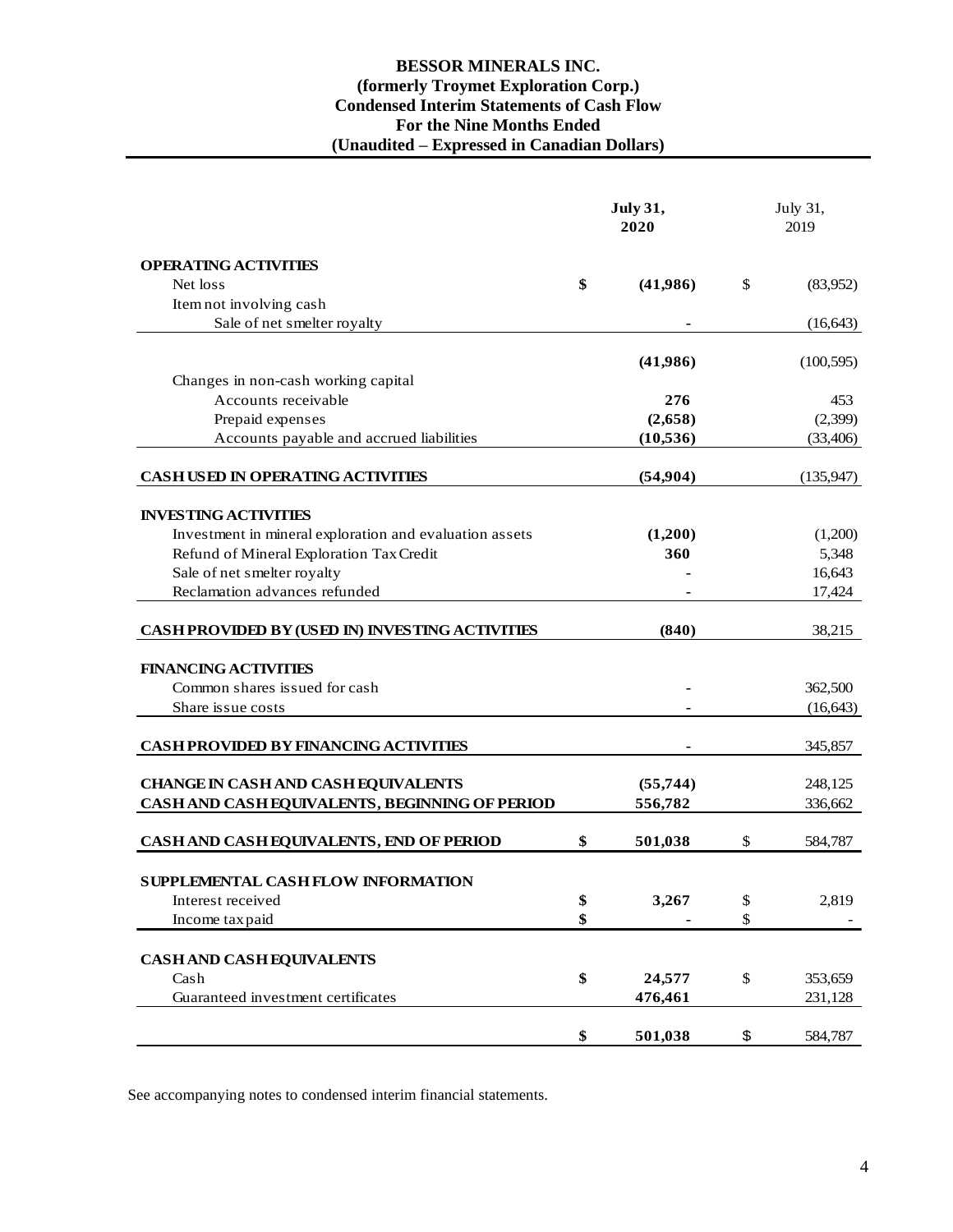## **1. NATURE OF OPERATIONS**

Bessor Minerals Inc. (formerly Troymet Exploration Corp. ("Troymet")) (the "Company") of Box 37033 Country Club PO, Nanaimo, British Columbia, V9T 6N4 was incorporated under the *Business Corporations Act* (Alberta) on June 4, 2007. A Plan of Arrangement between the Company, Signet Minerals Inc. and Cash Minerals Ltd. was completed on August 7, 2007. The Company was listed on the TSX Venture Exchange ("TSX-V") on September 20, 2007. The Company trades under the symbol "BST". The principal business of the Company is the identification, evaluation and acquisition of mineral properties, as well as exploration of mineral properties once acquired.

On April 11, 2019, the Company changed its name to Bessor Minerals Inc. and completed a consolidation of its common shares on the basis of one new common share for every existing ten common shares.

## **2. GOING CONCERN**

These condensed interim financial statements have been prepared on the basis of accounting principles applicable to a going concern, which assumes that the Company will continue in operation for the foreseeable future and will be able to realize its assets and discharge its liabilities in the normal course of operations.

The Company is in the process of exploring and evaluating its mineral exploration and evaluation assets. On the basis of the information to date, it has not yet determined whether these assets contain economically recoverable ore reserves. The underlying value of the mineral exploration and evaluation assets and related deferred costs is entirely dependent on the existence of economically recoverable reserves, the ability of the Company to obtain the necessary financing to complete development and upon future profitable production. The amounts shown as mineral exploration and evaluation assets and deferred exploration costs represent net costs to date, less any amounts written off, and do not necessarily represent present or future values.

The Company's ability to continue as a going concern is dependent on accessing capital markets or entering into collaborative agreements that would provide additional financing. These material uncertainties may cast significant doubt about the Company's ability to continue as a going concern.

Realization values may be substantially different from carrying values as shown. These condensed interim financial statements do not include any adjustments that would be necessary to the carrying values and classifications of assets and liabilities should the Company be unable to continue as a going concern.

In early March 2020, there was a global outbreak of coronavirus (COVID-19) that has resulted in changes in global supply and demand of certain mineral and energy products. These changes, including a potential economic downturn and any potential resulting direct and indirect negative impact to the Company cannot be determined, but they could have a prospective material impact on the Company's project exploration activities, liquidity and the ability to obtain financing.

## **3. BASIS OF PRESENTATION**

### Statement of compliance

The condensed interim financial statements of the Company have been prepared in accordance with International Accounting Standard ("IAS") 34 *Interim Financial Reporting*.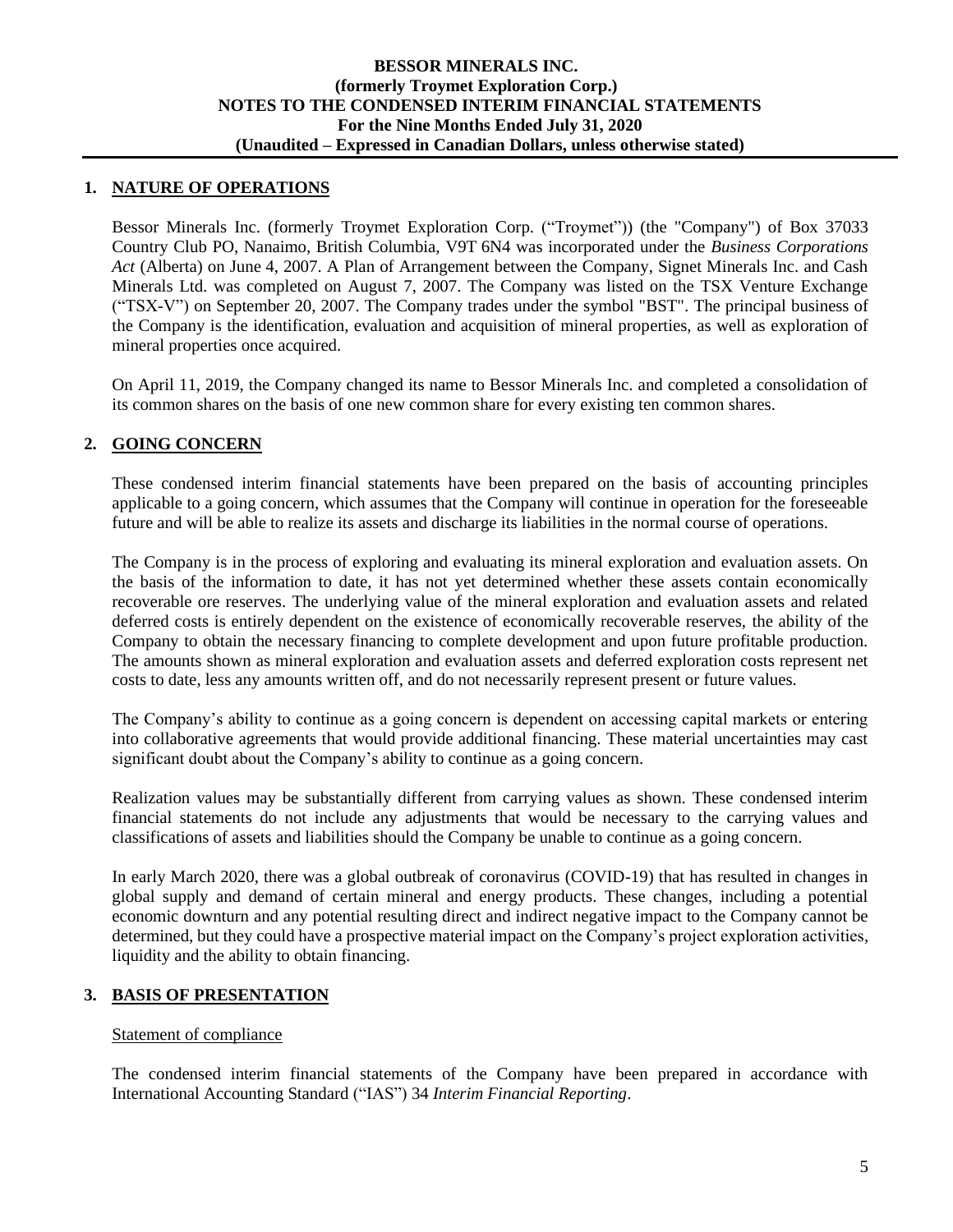## **3. BASIS OF PRESENTATION (continued)**

#### Statement of compliance (continued)

The condensed interim financial statements of the Company should be read in conjunction with the Company's 2019 annual financial statements, which have been prepared in accordance with International Financial Reporting Standards ("IFRS"), as issued by the International Accounting Standards Board.

#### Approval of the condensed interim financial statements

The condensed interim financial statements of the Company for the nine months ended July 31, 2020 were authorized for issue on September 28, 2020 by the Board of Directors of the Company.

#### Measurement basis

The condensed interim financial statements are presented in Canadian dollars. The condensed interim financial statements of the Company have been prepared on an accrual basis, except for cash flow information, and are based on historical costs, except for certain financial instruments, which are stated at their fair values.

### **4. SUMMARY OF SIGNIFICANT ACCOUNTING POLICIES**

The condensed interim financial statements have been prepared, for all periods presented, following the same accounting policies and methods of computation as described in Note 4 to the audited financial statements for the year ended October 31, 2019.

#### Significant accounting judgments, estimates and assumptions

The preparation of these condensed interim financial statements requires management to make judgments, estimates and assumptions that affect the reported amounts of assets and liabilities and the disclosure of contingent liabilities at the date of the condensed interim financial statements and the reported amounts of revenues and expenses during the reporting period. Estimates and assumptions are continuously evaluated and are based on management's experience and other factors, including expectations of future events that are believed to be reasonable under the circumstances.

#### *Significant accounting estimates*

Significant areas requiring the use of management estimates include the determination of impairment of mineral exploration and evaluation assets, the recoverability and measurement of deferred income tax assets and liabilities, the recognition and valuation of provisions for restoration and environmental liabilities, and assumptions used in valuing options in share-based compensation calculations. Management believes the estimates are reasonable; however, actual results could differ from those estimates and could impact future results of operations and cash flows.

### *Significant accounting judgments*

Information about critical judgments in applying accounting policies that have the most significant risk of causing material adjustment to the carrying amounts of assets and liabilities recognized in the financial statements within the next financial year include the Company's going concern assessment.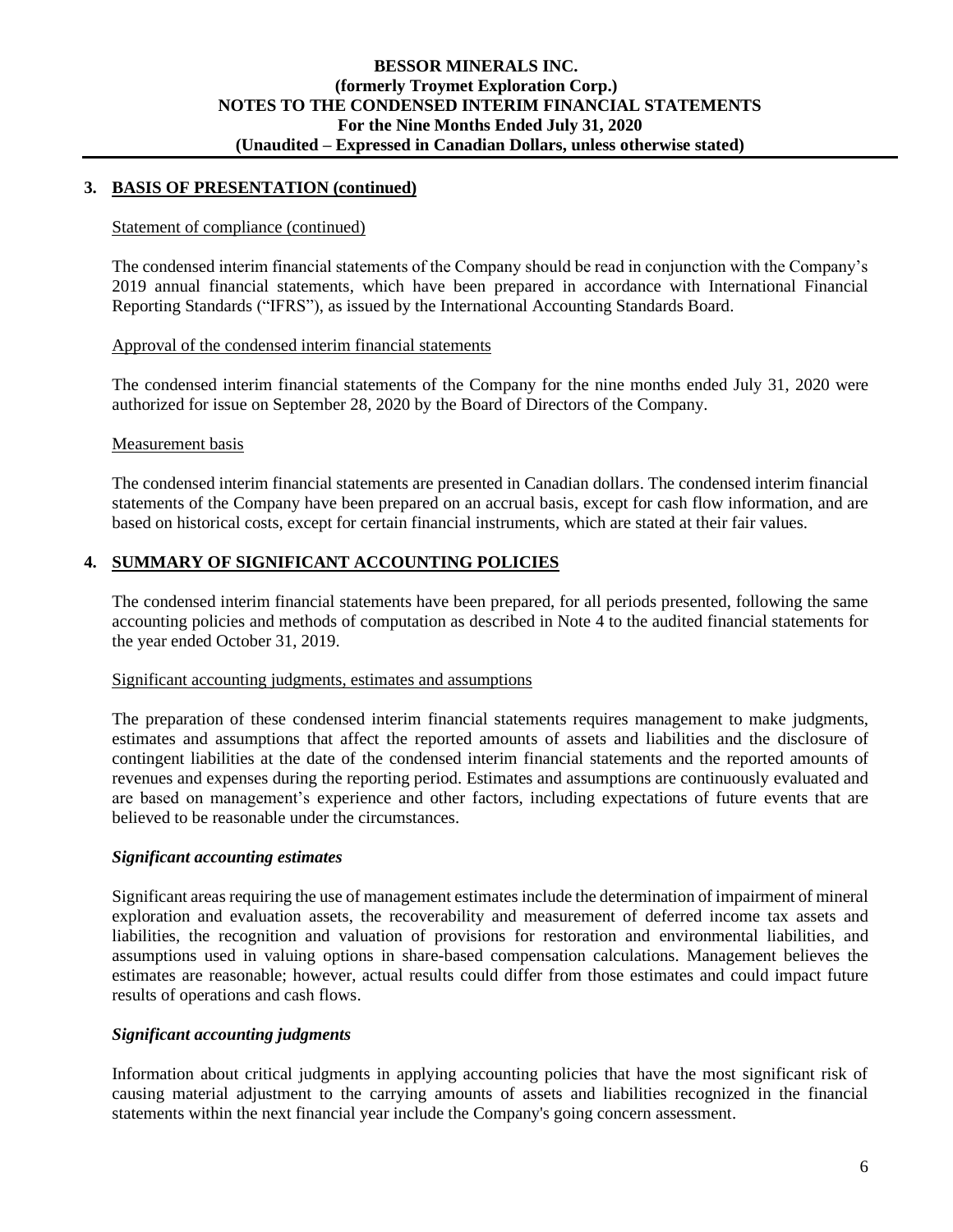## **4. SUMMARY OF SIGNIFICANT ACCOUNTING POLICIES (continued)**

New accounting standard adopted during the period

### *IFRS 16 Leases*

#### *Initial adoption*

On November 1, 2019, the Company adopted IFRS 16, which specifies how an IFRS reporter will recognize, measure, present and disclose leases. The standard provides a single lessee accounting model, requiring lessees to recognize assets and liabilities for all leases unless the lease term is twelve months or less or the underlying asset has a low value. Lessors continue to classify leases as operating or finance, with IFRS 16's approach to lessor accounting substantially unchanged from its predecessor, IAS 17 *Leases*. The standard was issued in January 2016 and is effective for annual periods beginning on or after January 1, 2019.

The Company has elected to apply IFRS 16 using a modified retrospective approach, which does not require restatement of prior period financial information. Modified retrospective application recognizes the cumulative effect of IFRS 16 as an adjustment to opening deficit at November 1, 2019 and applies the standard prospectively. The Company has determined that at November 1, 2019, adoption of IFRS 16 will not result in the recognition of a right-of-use ("ROU") asset nor a lease obligation.

#### *Ongoing recognition and measurement*

On the date that the leased asset becomes available for use, the Company recognizes a ROU asset and a corresponding lease obligation. Interest expense associated with the lease obligation is charged to the statement of income/loss over the lease period with a corresponding increase to the lease obligation. The lease obligation is reduced as payments are made against the principal portion of the lease. The ROU asset is depreciated over the shorter of the asset's useful life and the lease term on a straight-line basis. Depreciation of the ROU asset is recognized in depreciation expense.

## **5. CASH AND CASH EQUIVALENTS**

At July 31, 2020, the Company held one cashable guaranteed investment certificate ("GIC") with a total value of \$225,518, interest at 0.80% and a maturity date of April 17, 2021, and another cashable GIC with a total value of \$250,943, interest at 0.80% and a maturity date of April 28, 2021.

At October 31, 2019, the Company held one cashable GIC with a total value of \$254,478, interest at 1.12% and a maturity date of April 10, 2020.

Included in the balance of cash and cash equivalents is \$75 (October 31, 2019 - \$1,442) of accrued interest.

### **6. RECLAMATION ADVANCE**

During the year ended October 31, 2015, the Company advanced \$5,000 to the Minister of Finance of British Columbia as a security deposit for exploration work on the Redhill property (Note 7). The amount is without interest.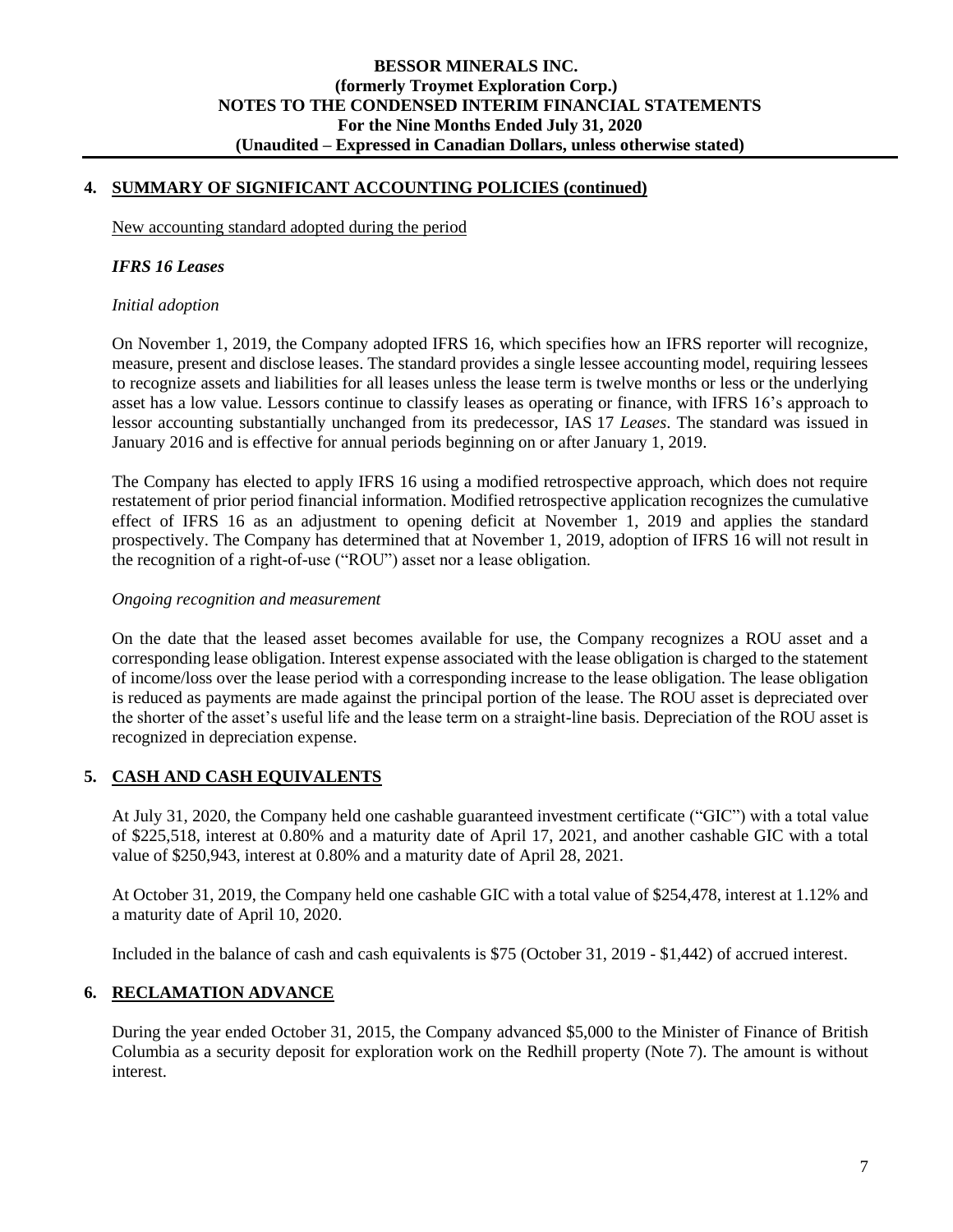## **6. RECLAMATION ADVANCE (continued)**

At October 31, 2018, the Company had US \$13,258 held by the Utah Department of Natural Resources as surety for work on a former exploration project. During the year ended October 31, 2019, a refund of US \$13,258 was received.

## **7. MINERAL EXPLORATION AND EVALUATION ASSETS**

## **Redhill**

On July 8, 2015, and as amended July 30, 2019 and September 15, 2020, the Company entered into an option agreement with Homegold Resources Ltd. ("Homegold"). Under the terms of the option, the Company may acquire a 100% interest in the Redhill property located in British Columbia by making option payments as follows:

- \$5,000 upon signing of the agreement (paid);
- \$5,000 on or before each of July 8, 2016 and July 8, 2017 (paid);
- $$10,000$  on or before July 8, 2018 (paid);
- \$7,500 and 300,000 common shares of the Company upon TSX-V acceptance of the July 30, 2019 amendment (paid and issued);
- \$5,000 (paid subsequent to July 31, 2020) and 300,000 common shares of the Company upon TSX-V acceptance of the September 15, 2020 amendment;
- \$17,500 and 500,000 common shares of the Company on or before July 8, 2021;
- \$15,000 and 500,000 common shares of the Company on or before July 8, 2022;
- \$40,000 on or before each of July 8, 2023 and July 8, 2024; and
- \$255,000 on or before July 8, 2025.

In addition to the option payments, the Company must spend \$650,000 on exploration under the terms of the original agreement as follows:

- \$20,000 on or before the first anniversary of the agreement (spent);
- \$50,000 on or before the second anniversary of the agreement (spent);
- \$150,000 on or before the third anniversary of the agreement (spent);
- \$30,000 on or before the fourth through ninth anniversaries of the agreement (spent);
- An additional \$150,000 on or before November 2022, as a result of the September 15, 2020 amendment; and
- \$100,000 on or before the tenth anniversary of the agreement.

If the Company exercises the option, Homegold will retain a 2% net smelter return royalty, one-half (1%) of which can be purchased by the Company for \$1,000,000 at any time. In the event of commercial production or sale of 100% of the property, Homegold will receive a bonus payment of \$500,000 in cash or shares at the election of Homegold. Expenditures can be accelerated at the Company's election and excess expenditures in any year will be credited towards future years.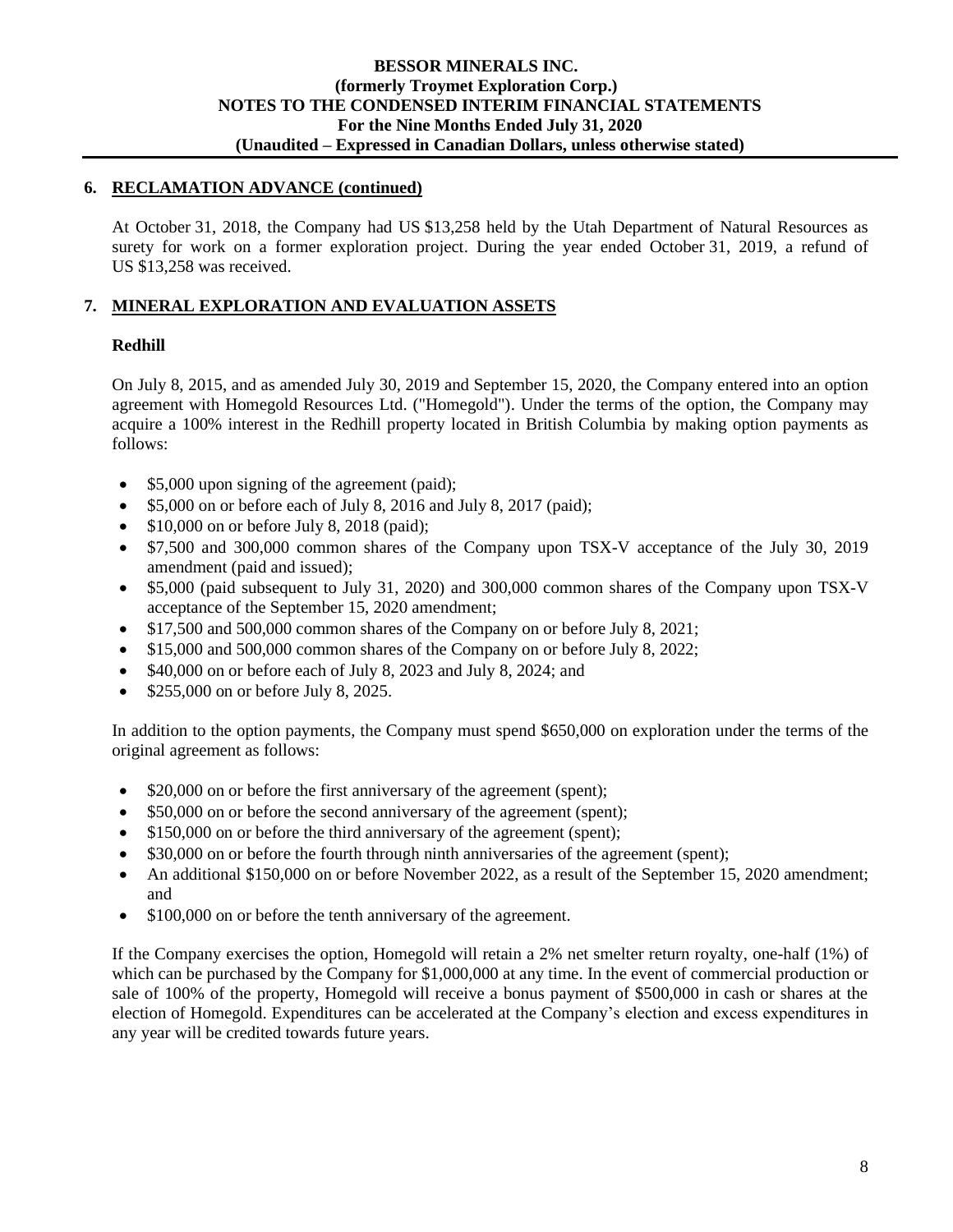#### **7. MINERAL EXPLORATION AND EVALUATION ASSETS (continued)**

At July 31, 2020, expenditures incurred on mineral exploration and evaluation assets are as follows:

|                                         | <b>Redhill</b> |         |  |  |  |
|-----------------------------------------|----------------|---------|--|--|--|
| Balance, October 31, 2018               | \$             | 365,761 |  |  |  |
| <b>Acquisition Costs</b>                |                | 25,500  |  |  |  |
| <b>Deferred Exploration Costs</b>       |                |         |  |  |  |
| Drilling                                |                | 1,200   |  |  |  |
| <b>Total Deferred Exploration Costs</b> |                | 1,200   |  |  |  |
| <b>Mineral Exploration Tax Credit</b>   |                | (5,348) |  |  |  |
| Balance, October 31, 2019               |                | 387,113 |  |  |  |
| <b>Deferred Exploration Costs</b>       |                |         |  |  |  |
| Drilling                                |                | 1,200   |  |  |  |
| <b>Total Deferred Exploration Costs</b> |                | 1,200   |  |  |  |
| <b>Mineral Exploration Tax Credit</b>   |                | (360)   |  |  |  |
| <b>Balance, July 31, 2020</b>           | \$             | 387,953 |  |  |  |

## **8. INVESTMENT IN McCLARTY LAKE**

The McClarty Lake property is comprised of five contiguous mineral claims totaling 596 hectares. The Company owns 100% of three of the claims that were staked in 2000. Pursuant to an option agreement between the Company and Hudson Bay Exploration and Development Company Limited ("HBED"), dated February 15, 2000, and amended September 28, 2000, August 31, 2001, August 31, 2005 and June 28, 2007, the Company had an option to acquire a 60% interest in two claims comprising 252 hectares. As consideration, the Company made option payments totaling \$125,000 to HBED. No further option payments are required.

The Company has fulfilled the expenditure requirements and completed the earn-in requirements of the option agreement by incurring \$800,000 of exploration expenditures on or before August 15, 2008. Pursuant to the option agreement, HBED incurred sufficient expenditures to earn back a 20% interest in the two claims covered by the option agreement by spending \$750,000 on exploration and development. This earn-back was completed in June 2011.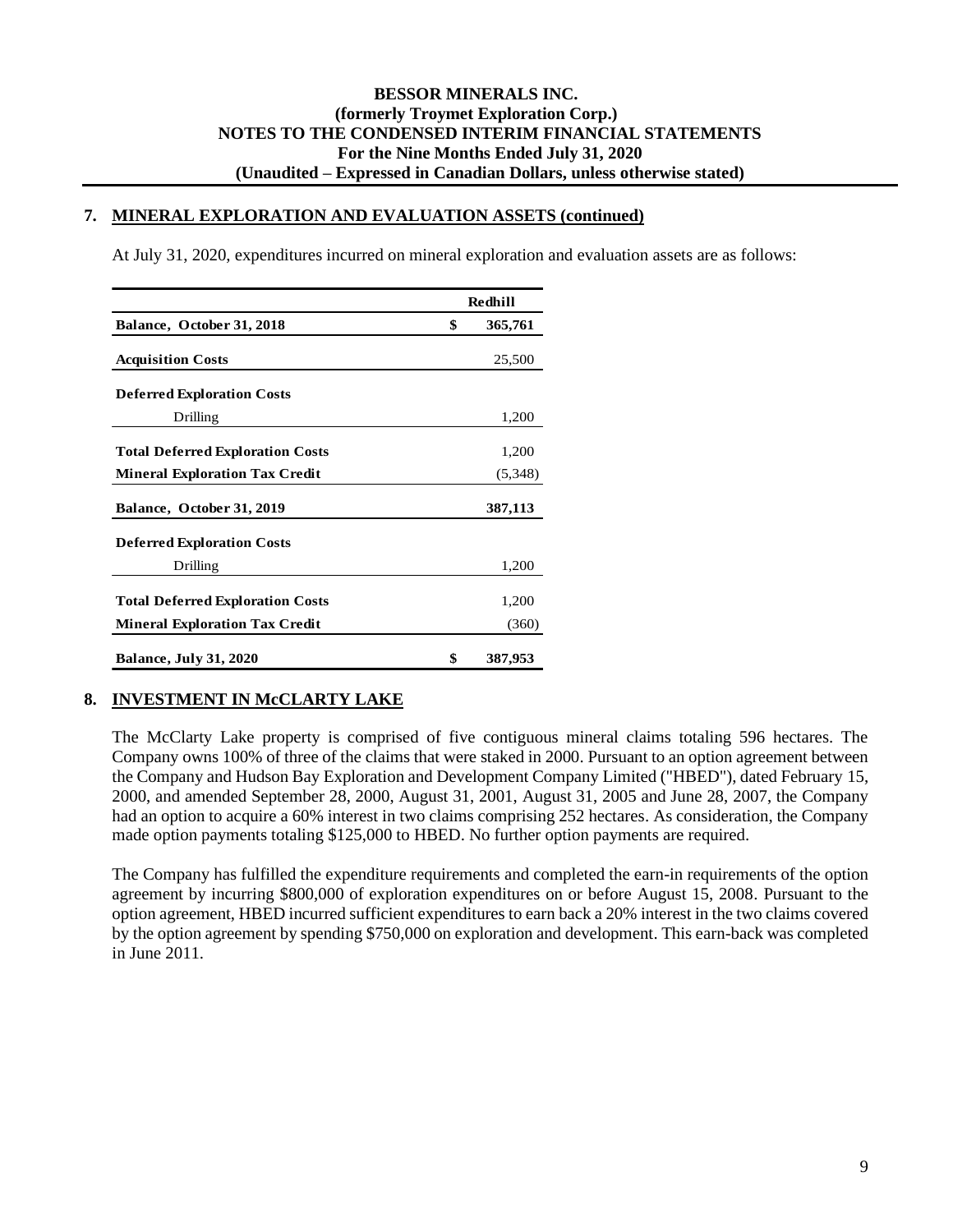## **8. INVESTMENT IN McCLARTY LAKE (continued)**

On July 30, 2012, the Company signed an agreement with HBED for joint exploration of the McClarty Lake property. Both companies, having previously incurred expenditures on the McClarty Lake property, agreed to combine their interests and jointly explore the property going forward, with the Company incurring 40% of the expenditures and HBED incurring 60% of the expenditures. No new entity was created upon signing of the agreement. The Company's contribution to the McClarty Lake agreement was its exploration expenditures on the McClarty Lake property of \$1,557,428. Under terms of the agreement, HBED must contribute \$1,151,052 in joint venture expenditures before the Company is required to fund its participating interest.

During the year ended October 31, 2016, the Company recorded an impairment of \$1,565,117 related to the investment in McClarty Lake as a result of no exploration plan for the foreseeable future by either HBED or the Company, bringing the value to \$1.

During the year ended October 31, 2018, the Company sold its investment in McClarty Lake to an arm's length private purchaser for \$100,000 cash and 2,250,000 common shares of the private purchaser (recorded at a value of \$1). The Company issued 250,000 common shares (valued at \$25,000) to the purchaser as part of the sale agreement. As a result, the Company recognized a gain on sale of McClarty Lake of \$75,000.

The arm's length private company became a related party with common control subsequent to the transaction.

## **9. SHARE CAPITAL**

### **a) Authorized**

Unlimited number of common shares without nominal or par value Unlimited number of preferred shares

The preferred shares may be issued in one or more series and the directors are authorized to fix the number of shares in each series and to determine the designation, rights, privileges, restrictions and conditions attached to the shares of each series.

#### **b) Issued**

#### Nine months ended July 31, 2020

There were no share capital transactions for the nine months ended July 31, 2020.

#### Year ended October 31, 2019

On April 11, 2019, the Company completed a consolidation of its common shares on the basis of one new common share for every existing ten common shares.

On May 31, 2019 and June 14, 2019, the Company closed a private placement in two tranches. The Company issued 7,250,000 common shares at a price of \$0.05 for gross proceeds of \$362,500. The Company incurred share issue costs of \$16,643 in relation to the private placement.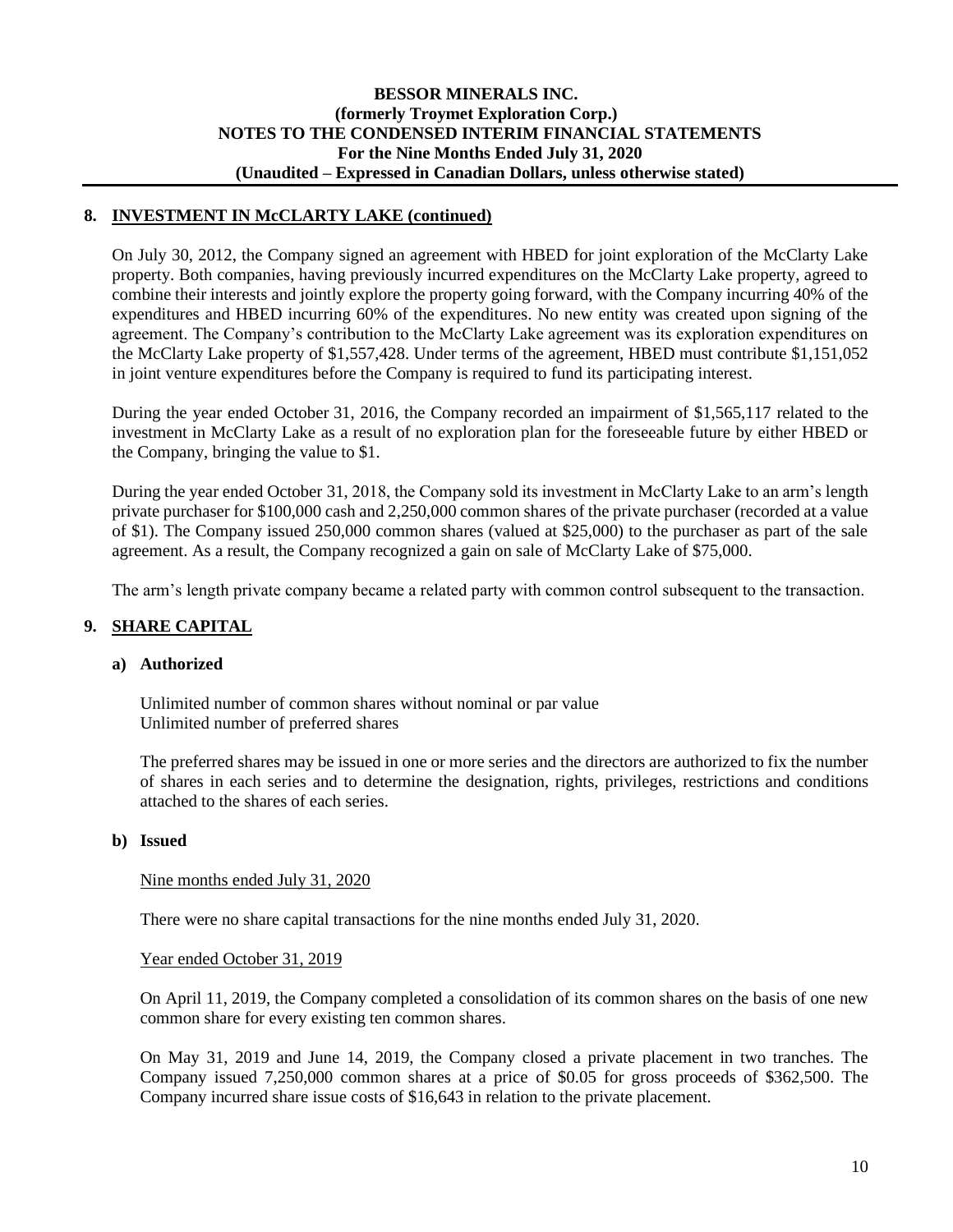#### **9. SHARE CAPITAL (continued)**

#### **b) Issued (continued)**

On August 21, 2019, the Company issued 300,000 common shares (valued at \$18,000) for the Redhill property (Note 7).

#### **c) Stock options**

The Company has a stock option plan whereby the Company may grant options to its directors, officers, key employees and consultants for up to 10% of the outstanding common shares of the Company. Options granted may not exceed a term of 10 years from the date of grant. All options vest when granted unless they are otherwise specified by the Board of Directors or if they are granted for investor relations activities. Options granted for investor relations activities vest over a twelve-month period with no more than 25% of the options vesting in any three-month period.

There were no stock option transactions during the nine months ended July 31, 2020 or the year ended October 31, 2019.

#### Options outstanding

| <b>Under Option</b>                    | Number of Shares Number of Options<br>Exercisable |                      | Exercise<br>Price            | <b>Expiry</b><br>Date                                                  |
|----------------------------------------|---------------------------------------------------|----------------------|------------------------------|------------------------------------------------------------------------|
| 135,000<br>60,000<br>220,000<br>25,000 | 135,000<br>60,000<br>220,000<br>25,000            | S<br>\$<br>\$<br>\$. | 0.50<br>0.50<br>0.50<br>0.50 | January 16, 2025<br>December 7, 2025<br>April 4, 2026<br>July 10, 2028 |
| 440,000                                | 440,000                                           |                      |                              |                                                                        |

A summary of options outstanding at July 31, 2020 is as follows:

At July 31, 2020, the weighted average remaining life of the options is 5.39 (October 31, 2019 - 6.14) years.

#### Share-based compensation

There was no share-based compensation expense for the nine months ended July 31, 2020 or the year ended October 31, 2019.

#### **d) Share purchase warrants**

The Company had no share purchase warrants outstanding during the nine months ended July 31, 2020 or the year ended October 31, 2019.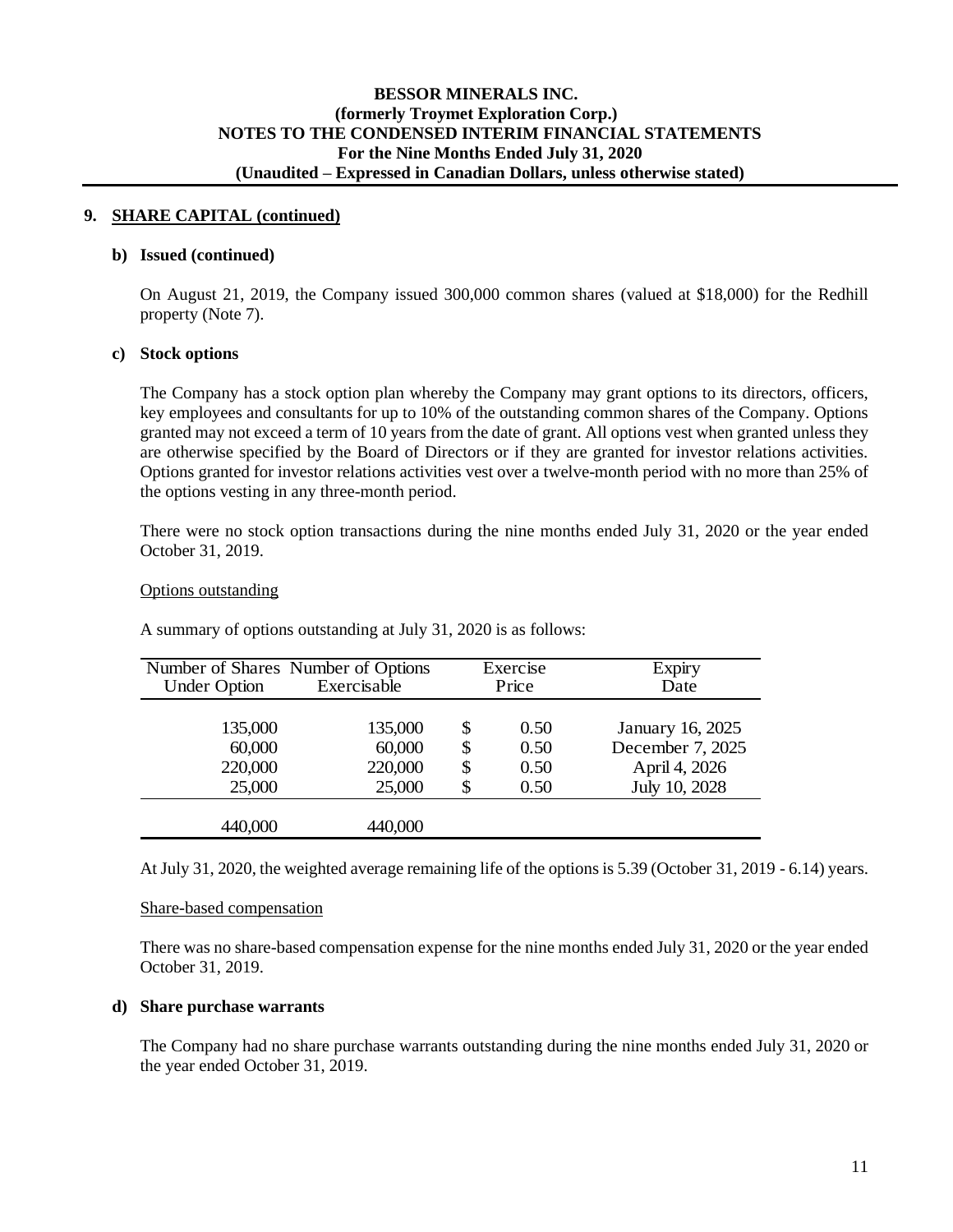## **BESSOR MINERALS INC. (formerly Troymet Exploration Corp.) NOTES TO THE CONDENSED INTERIM FINANCIAL STATEMENTS For the Nine Months Ended July 31, 2020 (Unaudited – Expressed in Canadian Dollars, unless otherwise stated)**

#### **10. RESERVE**

The share-based payment reserve records stock options recognized as share-based payments expense until such time as the stock options are exercised, at which time the corresponding amount is transferred to share capital.

## **11. RELATED PARTY TRANSACTIONS**

#### Key management personnel compensation

The Company has paid or accrued fees of \$18,000 (2019 - \$22,000) to companies controlled by officers for management, administrative, accounting and technical services. These amounts are included in general and administration expenses as outlined below:

|                          | <b>July 31, 2020</b> | July 31, 2019 |  |  |
|--------------------------|----------------------|---------------|--|--|
| Short-term compensation: |                      |               |  |  |
| Management fees          | 18,000               | 22,000        |  |  |

Management fees consisted of \$18,000 (2019 - \$18,000) paid to a company controlled by the Chief Financial Officer and \$nil (2019 - \$4,000) paid to a company controlled by the President and Chief Executive Officer.

At July 31, 2020, the Company had accounts payable of \$2,475 (October 31, 2019 - \$nil) owing to companies controlled by officers. The balances owing are unsecured, non-interest-bearing and have no specific terms of repayment.

### **12. FINANCIAL INSTRUMENTS**

Financial instruments are agreements between two parties that result in promises to pay or receive cash or equity instruments. The Company classifies its financial instruments as follows: cash and cash equivalents and investment in private company are classified as fair value through profit or loss; reclamation advance, as amortized cost; and accounts payable and accrued liabilities, as amortized cost. The carrying values of these instruments approximate their fair values due to their short term to maturity.

The following table sets forth the Company's financial asset measured at fair value by level within the fair value hierarchy:

| <b>July 31, 2020</b>      | Level 1    | Level 2        | Level 3 |
|---------------------------|------------|----------------|---------|
| Cash and cash equivalents | 501,038 \$ | $\blacksquare$ |         |
|                           |            |                |         |
| October 31, 2019          | Level 1    | Level 2        | Level 3 |
| Cash and cash equivalents | 556,782 \$ | ٠              |         |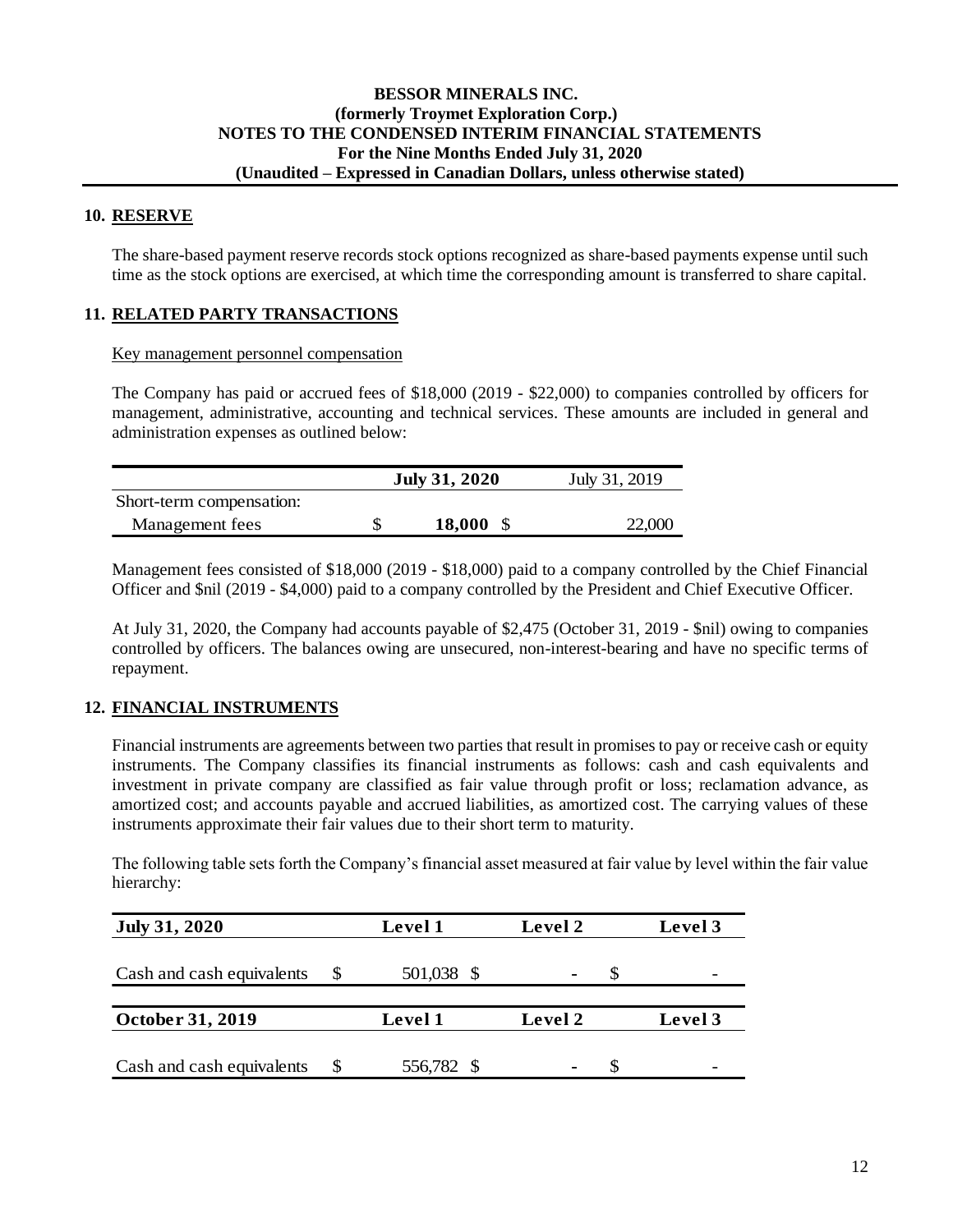## **BESSOR MINERALS INC. (formerly Troymet Exploration Corp.) NOTES TO THE CONDENSED INTERIM FINANCIAL STATEMENTS For the Nine Months Ended July 31, 2020 (Unaudited – Expressed in Canadian Dollars, unless otherwise stated)**

### **12. FINANCIAL INSTRUMENTS (continued)**

The Company has exposure to the following risks from its use of financial instruments:

- Credit risk;
- Liquidity risk; and
- Market risk

### **a) Credit risk**

Credit risk is the risk of financial loss to the Company if a customer or counterparty to a financial instrument fails to meet its contractual obligations.

The maximum exposure to credit risk is as follows:

|                           | <b>July 31, 2020</b> | October 31, 2019 |
|---------------------------|----------------------|------------------|
| Cash and cash equivalents | 501,038              | 556,782          |

All of the Company's operations are conducted in Canada. The Company's exposure to credit risk is influenced mainly by the individual characteristics of each counterparty.

The Company limits its exposure to credit risk on cash and cash equivalents by only investing in liquid securities offered by chartered banks. Given the credit rating of the bank and the securities owned, management does not expect significant credit losses on cash and cash equivalents.

The Company's accounts receivable consists entirely of Goods and Services Tax at July 31, 2020 and October 31, 2019.

As at July 31, 2020 and October 31, 2019, the Company's accounts receivable were current (less than 90 days). The Company believes that all outstanding balances are collectible, and therefore, there is no allowance for doubtful accounts at July 31, 2020 and October 31, 2019.

### **b) Liquidity risk**

Liquidity risk is the risk that the Company will not be able to meet its financial obligations as they fall due. The Company's approach to managing liquidity is to ensure, as much as possible, that it will always have sufficient liquidity to meet its liabilities when due, under both normal and stressed conditions, without incurring unacceptable losses or risking damage to the Company's reputation.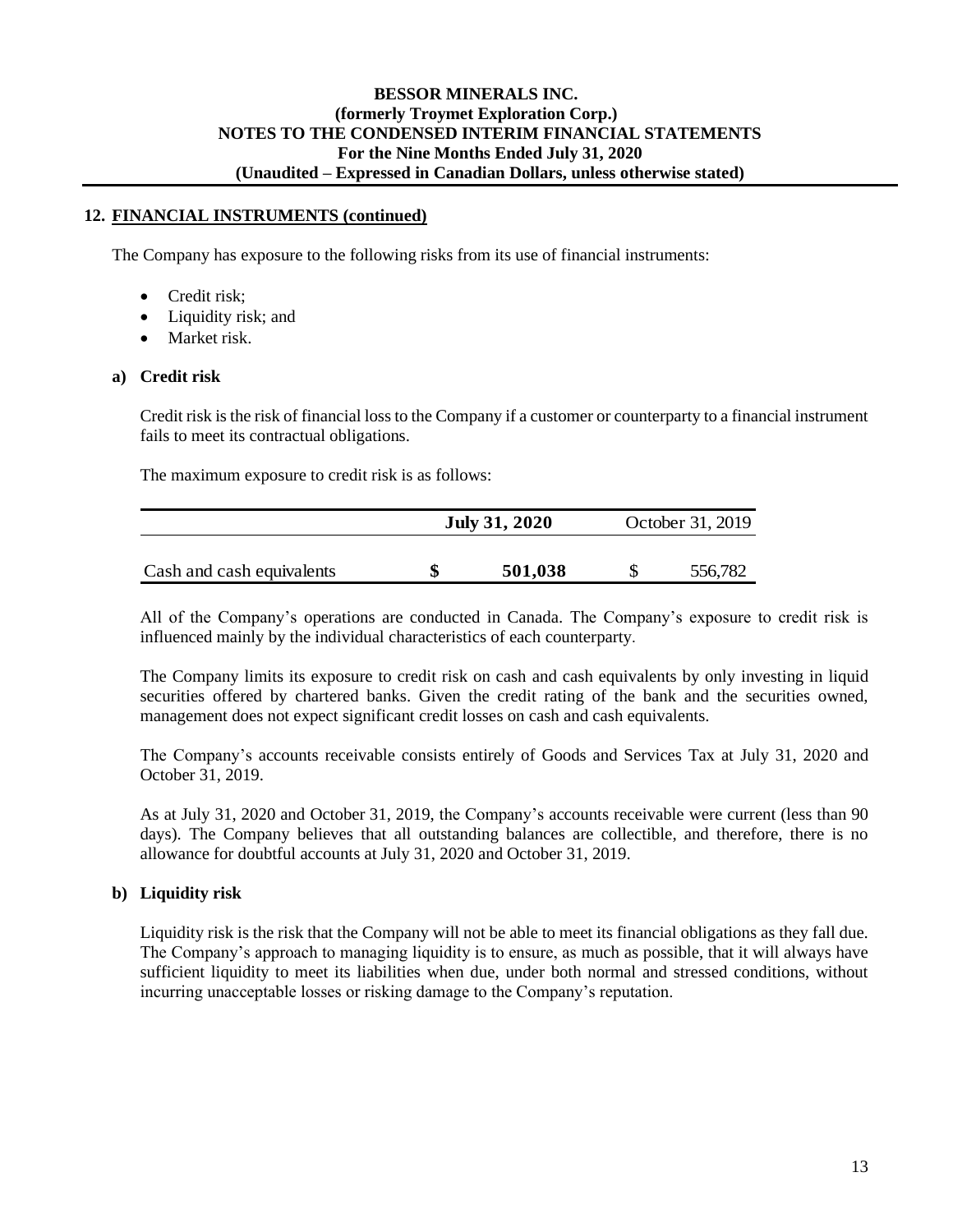### **12. FINANCIAL INSTRUMENTS (continued)**

#### **b) Liquidity risk (continued)**

The Company has a planning and budgeting process in place by which it anticipates and determines the funds required to support normal operation requirements and the growth and development of its mineral exploration and evaluation assets. The Company coordinates this planning and budgeting process with its financing activities through the capital management process described in Note 13. Management has increased its focus on liquidity risk given the impact of the current economic and financial market climate on the availability of equity financing.

The Company's financial liabilities are comprised of accounts payable and accrued liabilities. The financial liabilities at July 31, 2020 are summarized below:

|                                                                     |             |   | Carrying Contractual<br><b>Amount</b> Cash Flows One Year Years |      | Less<br>than |              | One<br>to Two  | Two<br>Years |   | to Five than Five | More<br>Years  |
|---------------------------------------------------------------------|-------------|---|-----------------------------------------------------------------|------|--------------|--------------|----------------|--------------|---|-------------------|----------------|
| Non-derivative financial liabilities<br>Trade and other payables \$ | 4.437       |   | $- S$                                                           |      | 4.437        | $\mathbf{s}$ |                | $- S$        |   | $- S$             |                |
|                                                                     | \$<br>4.437 | S | $\blacksquare$                                                  | - \$ | 4,437        | - \$         | $\blacksquare$ | - \$         | ۰ |                   | $\blacksquare$ |

### **c) Market risk**

Market risk is the risk that changes in market prices, such as foreign exchange rates and interest rates, will affect the Company's income or the value of its holdings of financial instruments. The objective of market risk management is to manage and control market risk exposures within acceptable parameters, while optimizing the return on capital.

- *i) Currency risk –* The Company has nominal funds held in a foreign currency, and as a result, is not exposed to significant currency risk on its financial instruments at period-end.
- *ii) Interest rate risk –* Interest rate risk is the risk that future cash flows will fluctuate as a result of changes in market interest rates. Interest earned on cash and cash equivalents is at nominal interest rates, and therefore, the Company does not consider interest rate risk to be significant. The Company has no interest-bearing financial liabilities.
- *iii) Other price risk –* Other price risk is the risk that the fair value or future cash flows of a financial instrument will fluctuate due to changes in market prices, other than those arising from interest rate risk. The Company is not exposed to significant other price risk.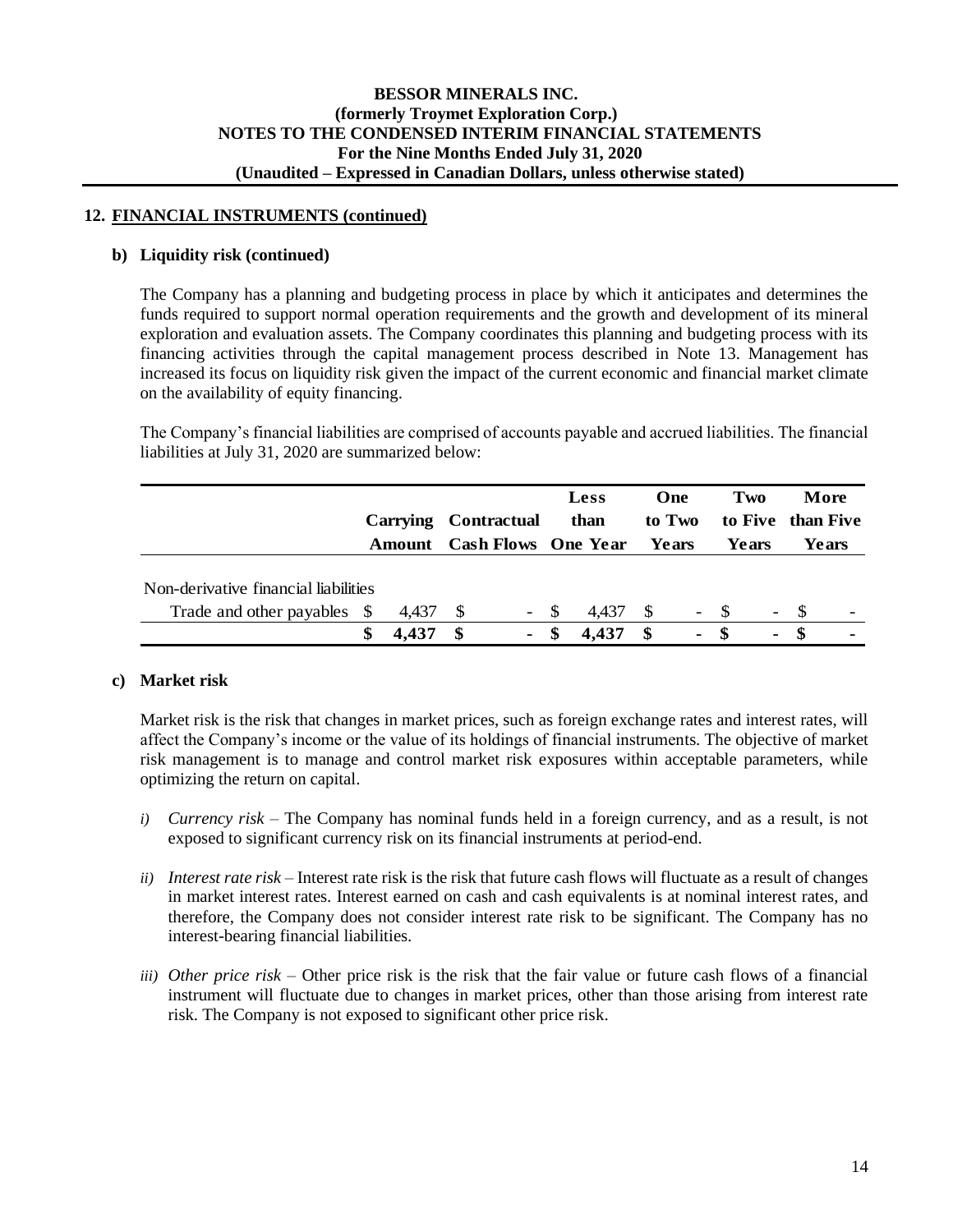## **13. MANAGEMENT OF CAPITAL**

The Company's policy is to maintain a strong capital base so as to maintain investor, creditor and market confidence, and to sustain future development of the business. The Company manages its capital structure and makes adjustments to it in light of changes in economic and financial market conditions. The Company considers its capital structure to include shareholders' equity and working capital. In order to maintain or adjust the capital structure, the Company may issue shares and adjust its spending to manage current and projected cash levels.

As the Company is in the exploration stage, it endeavors to manage its capital structure in a manner that provides sufficient funding for operational activities through funds primarily secured through equity capital obtained in private placements. There can be no assurances that the Company will be able to continue raising capital in this manner.

The Company facilitates the management of capital through preparation of annual expenditure budgets and cash forecasts that are updated as necessary. There were no changes in the Company's approach to capital management during the nine months ended July 31, 2020.

The Company is not exposed to externally imposed capital requirements.

## **14. SEGMENTED INFORMATION**

The Company currently operates in a single reportable operating segment, mineral exploration and development. All of the Company's assets are located in Canada.

## **15. SUBSEQUENT EVENT**

Subsequent to July 31, 2020, the Company amended the terms of the Redhill option agreement (Note 7).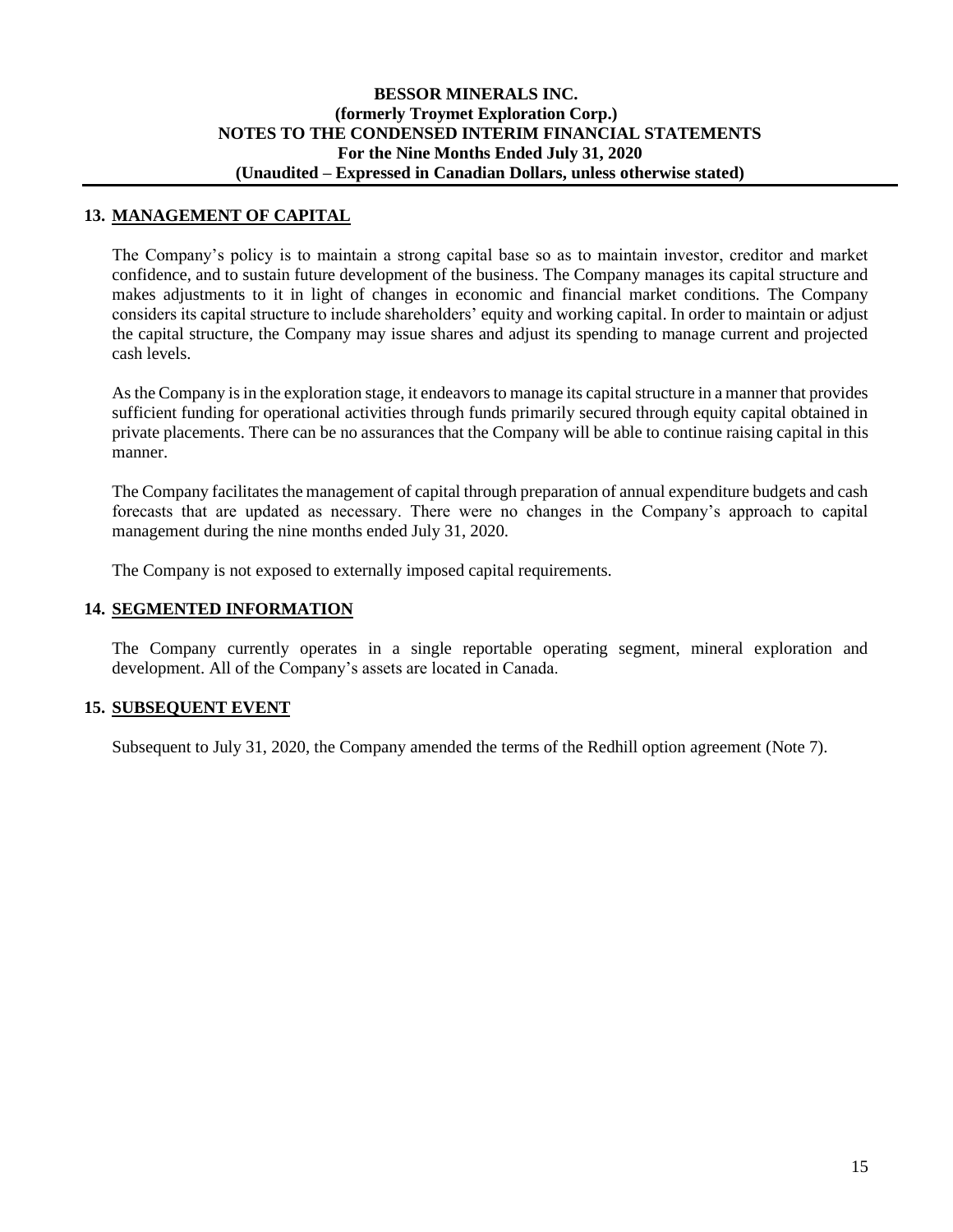# **BESSOR MINERALS INC. (formerly Troymet Exploration Corp.) MANAGEMENT DISCUSSION AND ANALYSIS**

This Management Discussion and Analysis ("MD&A") for the nine months ended July 31, 2020 was prepared with information available up to September 28, 2020 and should be read in conjunction with the Company's condensed interim financial statements and accompanying notes for the nine months ended July 31, 2020.

The financial information presented in this MD&A and referenced above are in Canadian dollars and have been prepared in accordance with International Financial Reporting Standards ("IFRS"). The significant accounting policies are set out in Note 4 of the audited financial statements of the Company as at October 31, 2019 and for the year then ended.

Any scientific or technical information, as described in National Instrument 43-101 *Standards of Disclosure for Mineral Projects* ("NI 43-101"), disclosed in this MD&A has been reviewed and approved by Dr. Kieran Downes, P.Geo, President and Chief Executive Officer of Bessor Minerals Inc. and a Qualified Person, as defined by NI 43-101, under whose direction the Company's exploration program is being carried out.

## **Company Overview**

Bessor Minerals Inc. (formerly Troymet Exploration Corp. ("Troymet")) ("Bessor" or the "Company") was incorporated under the *Business Corporations Act* (Alberta) on June 4, 2007. A Plan of Arrangement between the Company, Signet Minerals Inc. and Cash Minerals Ltd. was completed on August 7, 2007 and the Company became a reporting issuer at that time. The Company was listed on the TSX Venture Exchange ("TSX-V") on September 20, 2007. The trading symbol is "BST".

On April 11, 2019, the Company changed its name to Bessor Minerals Inc. and completed a consolidation of its common shares on the basis of one new common share for every existing ten common shares.

The Company is involved in gold and base metal exploration. Bessor's corporate strategy is to acquire interests in projects that have the potential to host large, high-grade gold and base metal deposits. Currently, all of the Company's projects are located in British Columbia.

As of the date of this MD&A, Bessor has not earned any production revenue nor found any resources on any of its properties. The Company is a reporting issuer in British Columbia and Alberta.

### **Outlook**

Bessor holds an option to acquire a 100% interest in the 3,689.75-hectare Redhill property, located approximately 80 kilometres west of Kamloops and 10 kilometres south of Ashcroft, British Columbia. Under the terms of the option, the Company may acquire a 100% interest in the Redhill property located in British Columbia by making \$405,000 in option payments, issuing 1,600,000 common shares of the Company, and spending \$650,000 in exploration expenditures over a ten-year period. If the Company exercises the option, Homegold Resources Ltd. ("Homegold") will retain a 2% net smelter return royalty ("NSR"), one-half (1%) of which can be purchased by the Company for \$1,000,000 at any time. Bessor believes there are copper-zincgold targets that can be quickly and cost-effectively drill tested on the Redhill property.

Bessor completed the sale of its 100% interest in the Key property to New Gold Inc. ("New Gold") in December 2013. As part of the transaction, Bessor was granted a 2% NSR on the Key property. During the year ended October 31, 2018, the Company sold one-half of its 2% NSR to New Gold for \$300,000 cash. If a valuation condition in relation to a third-party private company was satisfied before April 9, 2020, the Company would have received an additional \$81,250. The valuation condition was not met. The Company had previously only recognized the \$300,000 received, and accordingly, no adjustments were required when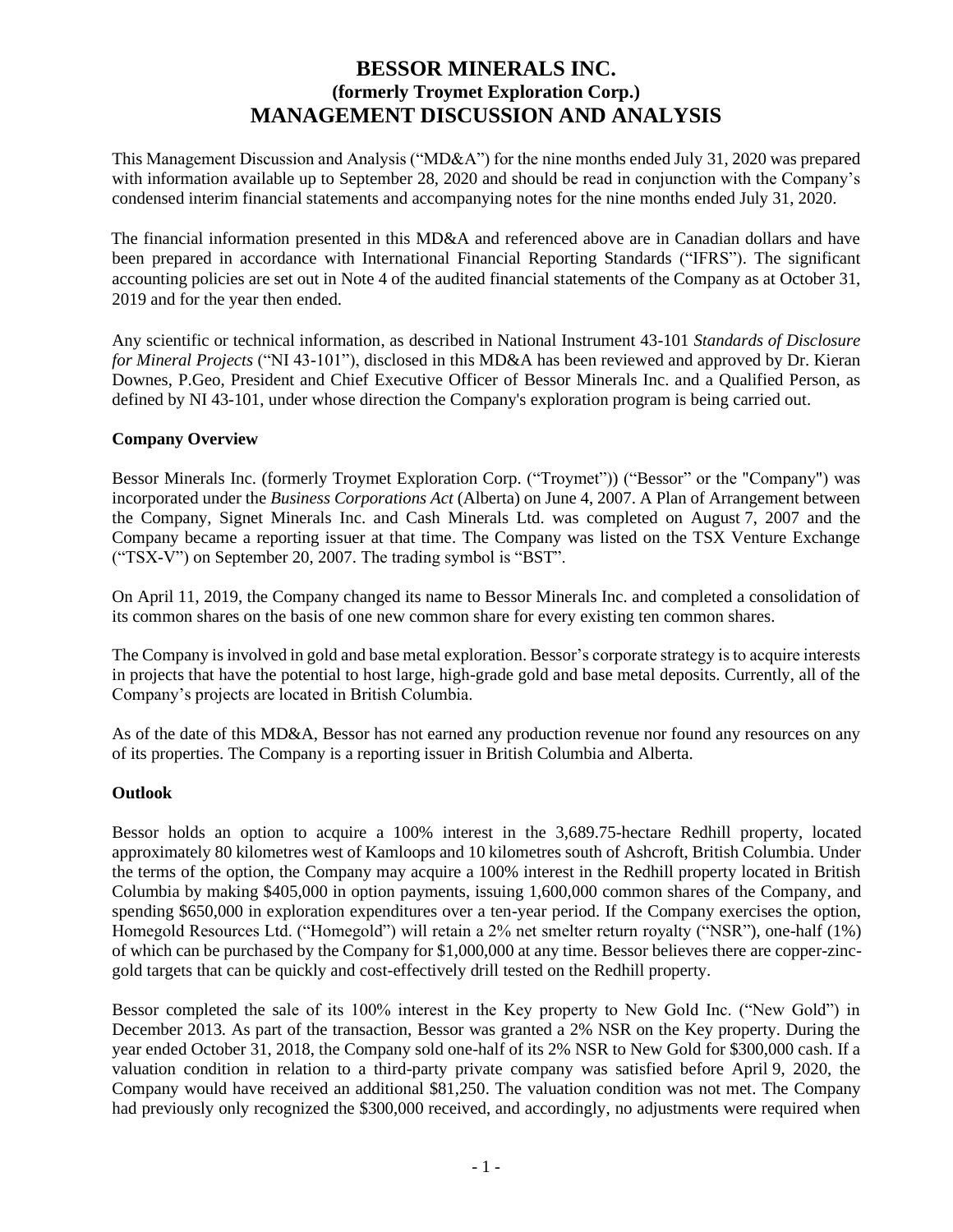the valuation condition was not met. New Gold can purchase the remaining 1% for \$2,000,000 cash. The thirdparty private company became a related party subsequent to the transaction.

On June 9, 2020, New Gold announced the sale of the Blackwater Project to Artemis Gold Inc. ("Artemis"). The Company's Key property NSR is contained within the Blackwater Project. On August 26, 2020, Artemis announced the results of a Pre-Feasibility Study based on a revised development approach to the Blackwater Gold Project.

At the McClarty Lake project, a joint venture agreement was established with Hudson Bay Exploration and Development Company Limited ("HBED") holding a 60% interest and Bessor holding a 40% interest. During the year ended October 31, 2016, the Company recognized an impairment of \$1,565,117 on the McClarty Lake project as a result of no exploration plan for the foreseeable future by either HBED or Bessor. During the year ended October 31, 2018, the Company sold its investment in McClarty Lake to a private purchaser for \$100,000 cash and 2,250,000 common shares of the private purchaser. The Company issued 250,000 common shares (valued at \$25,000) to the purchaser as part of the sale agreement. The private purchaser became a related party subsequent to the transaction.

Bessor also holds a 100% interest in the 8,178-hectare Golden Eagle project, located just south of the Yukon-British Columbia border, 70 kilometres west-northwest of Atlin, British Columbia. The Golden Eagle project is highly prospective for gold and silver mineralization, and also has potential for volcanogenic massive sulfide ("VMS") mineralization. Bessor plans to resume exploration on the Golden Eagle project in 2021.

On May 31, 2019 and June 14, 2019, the Company closed a private placement in two tranches. The Company issued 7,250,000 common shares at a price of \$0.05 for gross proceeds of \$362,500. The Company incurred share issue costs of \$16,643 in relation to the private placement.

In early March 2020, there was a global outbreak of coronavirus (COVID-19) that has resulted in changes in global supply and demand of certain mineral and energy products. These changes, including a potential economic downturn and any potential resulting direct and indirect negative impact to the Company cannot be fully determined, but they could have a prospective material impact on the Company's project exploration activities, liquidity and the ability to obtain financing.

As of September 28, 2020, the Company's day-to-day operations have not been materially affected by COVID-19. The Company has no formal office space and no employees. Management and the Board of Directors, along with the Company's advisors, have continued to work remotely. The Company has until November 2022 to complete exploration of \$150,000 on the Redhill property, which it intends to do, subject to any COVID-19 restrictions imposed by the provincial and federal governments. The Company continues to monitor the situation. To date, the Company has not applied for any assistance related to COVID-19 from the provincial or federal governments.

### **Going Concern**

The Company is in the process of exploring and evaluating its mineral exploration and evaluation assets. On the basis of the information to date, it has not yet determined whether these assets contain economically recoverable ore reserves. The underlying value of the mineral exploration and evaluation assets and related deferred costs is entirely dependent on the existence of economically recoverable reserves, the ability of the Company to obtain the necessary financing to complete development and upon future profitable production. The amounts shown as mineral exploration and evaluation assets and deferred exploration costs represent net costs to date, less any amounts written off, and do not necessarily represent present or future values.

The Company's ability to continue as a going concern is dependent on accessing capital markets or entering into collaborative agreements that would provide additional financing. The outcome of these matters is materially uncertain at this time.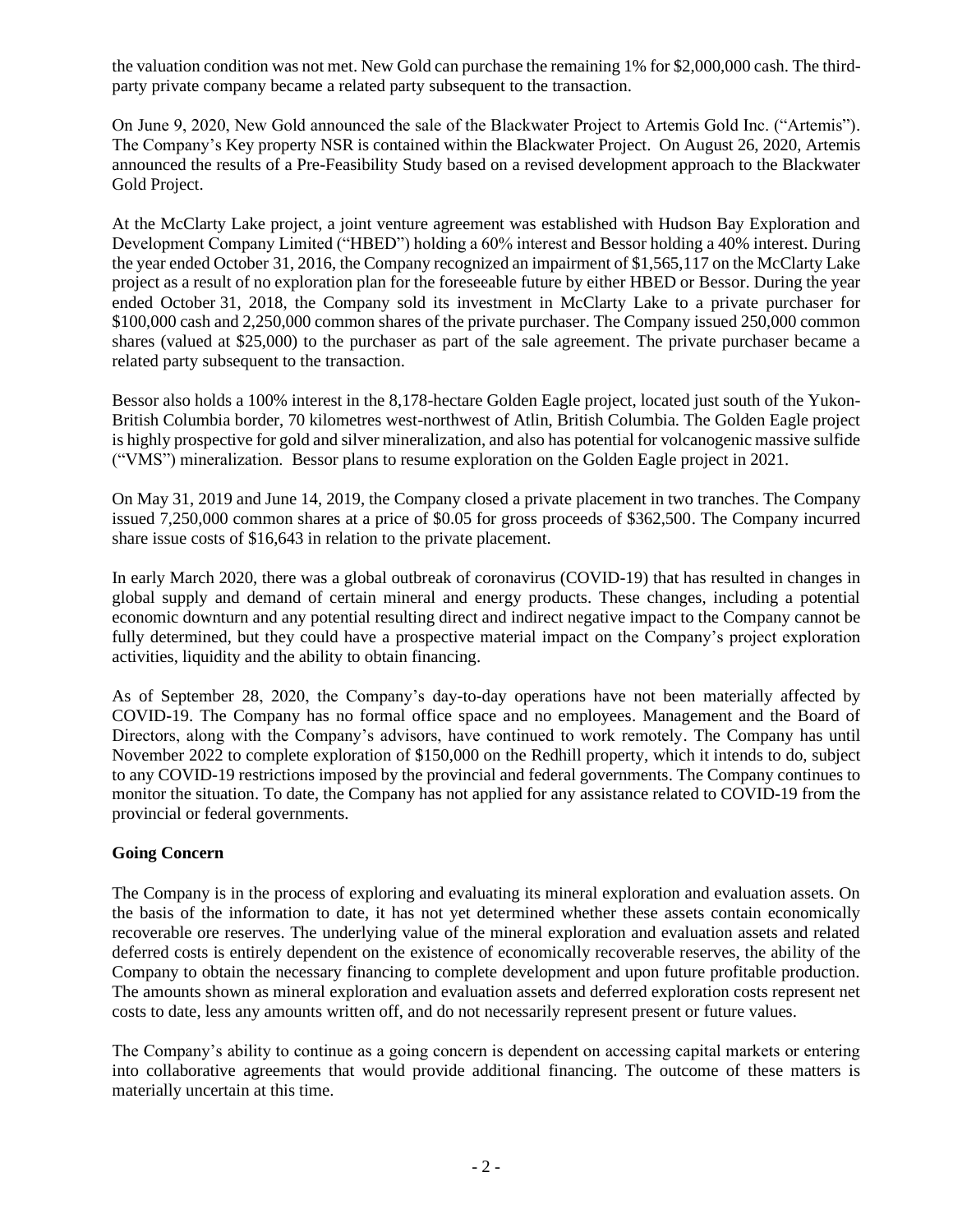Realization values may be substantially different from carrying values as shown. The condensed interim financial statements for the nine months ended July 31, 2020 do not include any adjustments that would be necessary to the carrying values and classifications of assets and liabilities should the Company be unable to continue as a going concern.

## **Significant Accounting Estimates**

Significant areas requiring the use of management estimates include the determination of impairment of mineral exploration and evaluation assets, the recoverability and measurement of deferred income tax assets and liabilities, the recognition and valuation of provisions for restoration and environmental liabilities, and assumptions used in valuing options in share-based compensation calculations. Management believes the estimates are reasonable; however, actual results could differ from those estimates and could impact future results of operations and cash flows.

## **Significant Accounting Judgments**

Information about critical judgments in applying accounting policies that have the most significant risk of causing material adjustment to the carrying amounts of assets and liabilities recognized in the financial statements within the next financial year include the Company's going concern assessment.

### **Exploration Projects**

Dr. Kieran Downes, P.Geo., President and Chief Executive Officer is the Qualified Person under NI 43-101 who has reviewed the scientific and technical disclosure provided below.

## **Redhill Property – Copper, Gold, Zinc and Silver**

Bessor holds an option to acquire a 100% interest in the 3,689.75-hectare Redhill property, located approximately 80 kilometres west of Kamloops and 10 kilometres south of Ashcroft, British Columbia.

Under the terms of the option, dated July 8, 2018 and as amended July 30, 2019 and September 15, 2020, the Company may acquire a 100% interest in the Redhill property located in British Columbia by making option payments as follows:

- \$5,000 upon signing of the agreement (paid);
- \$5,000 on or before each of July 8, 2016 and July 8, 2017 (paid);
- \$10,000 on or before July 8, 2018 (paid);
- \$7,500 and 300,000 common shares of the Company upon TSX-V acceptance of the July 30, 2019 amendment (paid and issued);
- \$5,000 (paid) and 300,000 common shares of the Company upon TSX-V acceptance of the September 15, 2020 amendment;
- \$17,500 and 500,000 common shares of the Company on or before July 8, 2021;
- \$15,000 and 500,000 common shares of the Company on or before July 8, 2022;
- \$40,000 on or before each of July 8, 2023 and July 8, 2024; and
- \$255,000 on or before July 8, 2025.

In addition to the option payments, the Company must spend \$650,000 on exploration under the terms of the original agreement as follows:

- \$20,000 on or before the first anniversary of the agreement (spent);
- \$50,000 on or before the second anniversary of the agreement (spent);
- \$150,000 on or before the third anniversary of the agreement (spent);
- \$30,000 on or before the fourth through ninth anniversaries of the agreement (spent);
- An additional \$150,000 on or before November 2022, as a result of the September 15, 2020 amendment; and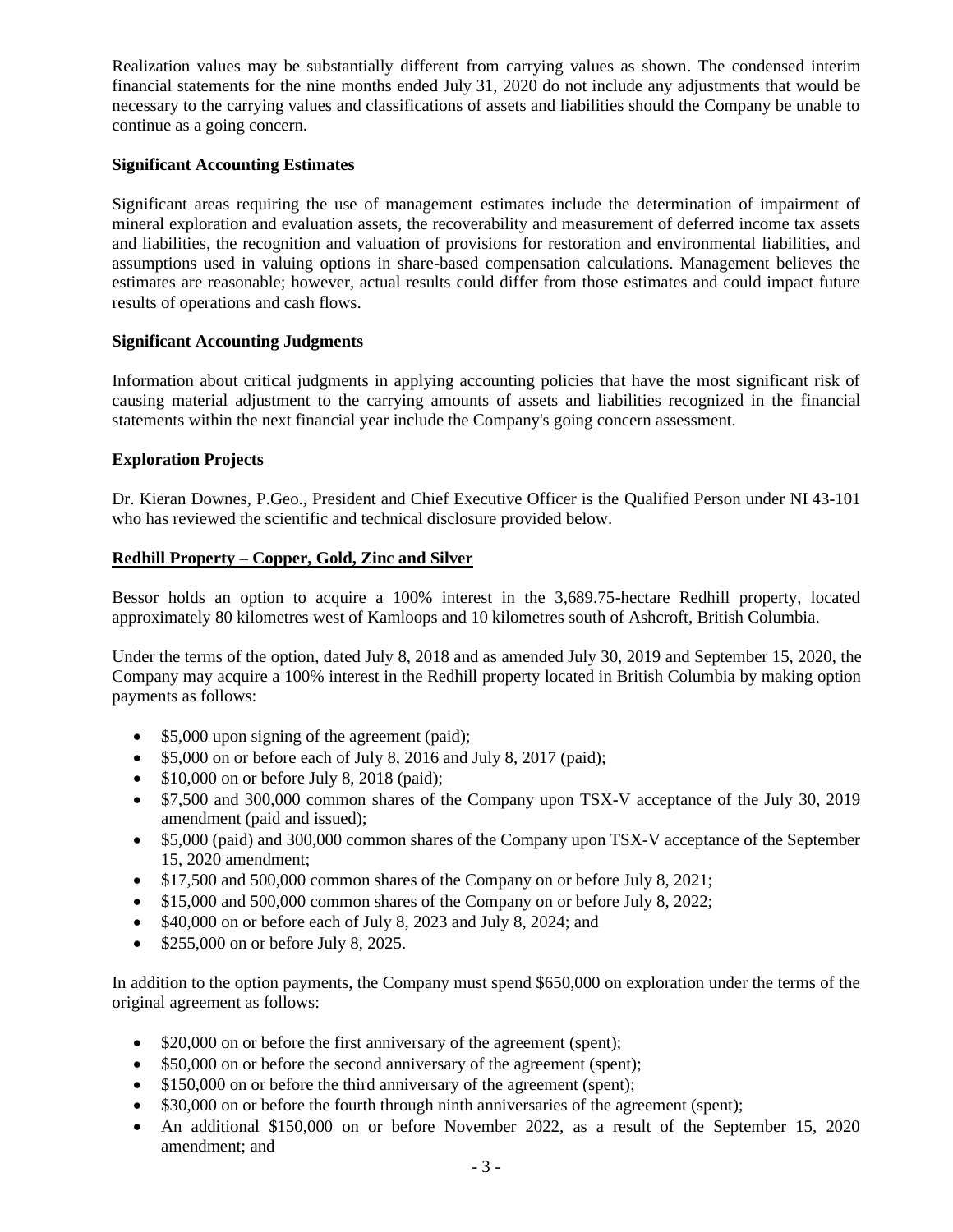• \$100,000 on or before the tenth anniversary of the agreement.

If the Company exercises the option, Homegold will retain a 2% NSR, one-half (1%) of which can be purchased by the Company for \$1,000,000 at any time. In the event of commercial production or sale of 100% of the property, Homegold will receive a bonus payment of \$500,000 in cash or shares at the election of Homegold. Expenditures can be accelerated at the Company's election and excess expenditures in any year will be credited towards future years.

Bessor believes there are copper-zinc-gold targets that can be quickly and cost-effectively drill tested in the "Redhill" and "Beta (Feedlot)" zones, as well as in extensions to the south. In its evaluation of the property, Bessor identified potential settings for mineralization in the stratigraphic hanging wall west of the Redhill zone. Soil geochemistry shows base metal and gold anomalies offset from the Redhill zone that have not been tested and there are also some strong electromagnetic ("EM") conductors in the Beta zone that have not been drilled. The mineralization in the Redhill zone is a very prominent gossan developed on a VMS exhalative, stockwork feeder zone. Mineralization in the Beta zone appears to be more akin to exhalative iron formation. Past drilling of EM conductors in both zones returned encouraging intersections including: 7.75 metres (or "m") with 2.54% copper, 2.78% zinc, 77.0 g/t silver and 0.37% gold over 7.75 metres; 2.08% copper, 7.5 g/t silver over 1.35 metres; 0.56% copper, 0.79g/t silver over 2.95 metres; and 0.59% copper, 1.6% zinc, 1.91g/t silver and 0.39g/t gold over 2.58 metres (British Columbia Assessment Report Indexing System ("ARIS") Report #28371).

The volcanic sequence of the Redhill sector is exposed in a five kilometres-wide, NNW-striking, thrust slice over a distance of at least 20 kilometres. The geology is interpreted to be chemically analogous and age equivalent to the Permo-Triassic age Kutcho Assemblage that hosts the Kutcho Creek Cu-Pb-Zn-Ag VMS deposit in northern British Columbia. The potentially analogous Kutcho deposit currently owned by Kutcho Copper Corp. reportedly hosts Probable Mineral Reserve (2017 estimate) of 10.4 Mt @ 2.01% Cu, 3.19% Zn, 34.61 g/t Ag and 0.37 g/t Au (see Kutcho Copper Corp.'s website [https://www.kutcho.ca/projects/kutcho](https://www.kutcho.ca/projects/kutcho-project/)[project/\)](https://www.kutcho.ca/projects/kutcho-project/). Management of Bessor is not aware of a NI 43-101 resource on the Redhill project, and analogous deposits such as the Kutcho deposit should not be considered an indication that a resource is contained or will be discovered on the Redhill project.

## Alpha Zone

The Alpha zone, approximately 2.0 x 2.5 kilometres, encompasses a sequence of felsic to intermediate volcanics, the historic "Redhill zone", as well as an extensive area of untested soil anomalies (copper >> zinc >>> silver). The volcanics associated alteration and mineralization are interpreted to represent a stringer zone in the footwall of a VMS exhalative system. A primary target is an untested, strong, off-hole Pulse EM conductor in the vicinity of hole RH-06-25, which intersected 8.97% copper, 4.96 % zinc, 1.27 g/t gold and  $>30.0$  g/t silver over 2.04 metres, including 10.15% copper, 5.45% zinc, 1.41 g/t gold, and  $>30.0$  g/t silver over 1.74 metres. Bessor has re-logged and confirmed this mineralized intersection. The untested off-hole Pulse EM conductor indicates extensions to this mineralization (Avalon Ventures Ltd. News Release, October 31, 2006).

A 2006 fixed-loop transient EM ("FLTEM") survey identified 11 EM conductors in an area ~600 x 1,100 metres. The mineralization in hole RH-06-25 is associated with a medium strength, 200-metre long conductor. Conductors along strike, and other nearby stronger conductors, have not been drill tested (British Columbia ARIS Report #28525).

On December 1, 2015, Bessor reported it had been awarded a British Columbia *Mines Act* multi-year permit for its diamond drilling program on the Alpha and Beta zones of the Redhill project. The permit also authorizes Bessor to conduct induced polarization surveys over the target zones.

In a June 20, 2016 news release, Bessor reported that it received the final results from a Voltera-3DIP survey over the Alpha zone, Redhill project. While final modelling and interpretation of the data is underway, preliminary results show a domain of high chargeability and resistivity along the west side of the grid at a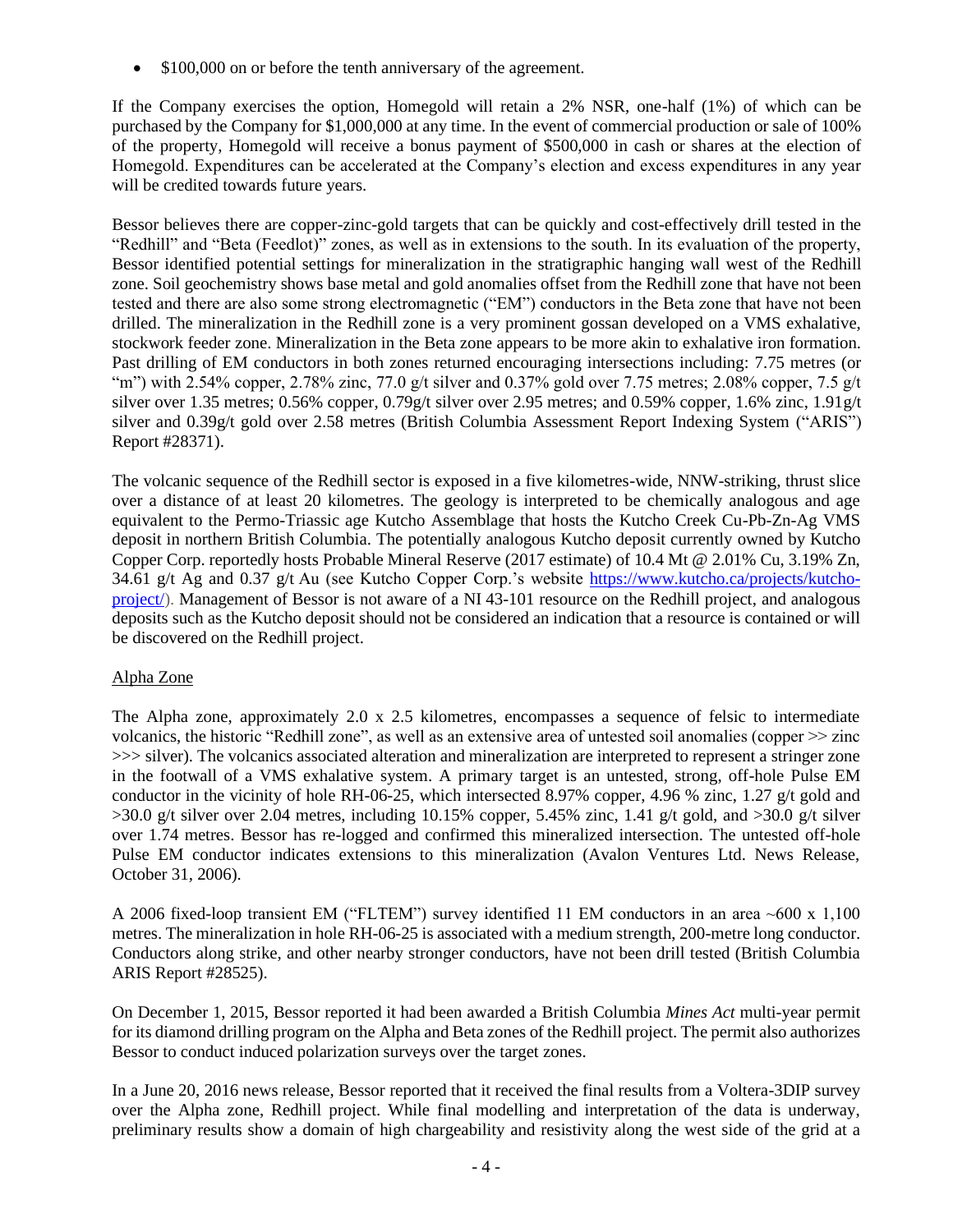depth of ~200 metres. This domain is flanked to the east by a domain of low chargeability. While the geology and structures of the different domains remain to be confirmed, it is clear the 3DIP data is mapping previously unrecognized and fundamental geological patterns in the Alpha zone that will guide exploration. The Redhill VMS prospect occurs in a prospective volcanic sequence that tracks the contact of the high/low chargeability domains. This contact will be a focus of future exploration. The VMS prospect is associated with a 200-metre long FLTEM conductor, as well as Borehole Transient EM conductors. Hole RH06-25, re-logged, quartered and re-assayed by Bessor, returned: 8.75% copper, 4.75% zinc, 1.22 g/t gold and 61.19 g/t silver over 2.04 metres. The mineralization is open along strike and to depth. The survey also identified a large chargeability anomaly ( $> 20$  milliseconds), over an area of  $\sim$ 280 x 260 metres, just west of the VMS prospect, and another (16-18 milliseconds), over an area  $\approx$  210 x 100 metres, in the southeast part of the grid. There is no record of drilling or other exploration on either of these targets.

The Volterra-3DIP survey was conducted by SJ Geophysics Ltd. of Vancouver. Nine lines (10.8 kilometres) at a spacing of 150 metres were surveyed.

On July 25, 2016, the Company reported that a program of detailed follow-up soil sampling and prospecting of 3DIP anomalies on the Alpha zone and evaluation of the gold-, copper- and zinc-in-soil anomalies on the Alpha South zone is complete. New drill targets have been identified associated with slumped/mechanically transported sulphides and the area of volcanic stratigraphy prospective for the discovery of VMS deposits has been significantly expanded.

The 3DIP survey mapped previously unrecognized and fundamental geologic patterns in the Alpha zone where the geologic sequence dips steeply west  $(\sim 75^{\circ})$ . The 3DIP shows where sulphides are introduced into the volcanic sequence accompanied by increased silicification, which is mapped by the resistivity. Plentiful breccia boulders, several of which contain massive sulphide blocks have been found in a prospective volcanic sequence  $(\sim 100 \text{ m}$  wide) that is coincident with the strong, chargeability/resistivity anomaly. The horizon is located ~70 m into the hanging wall of the VMS prospect. The sulphides are dominantly of pyrite with trace to minor chalcopyrite. The boulders represent slump features and/or mechanically transported mineralization likely the result of brecciation at source, transport down-slope by gravity-driven submarine debris flows, and deposition in depressions. What is geologically termed "transported ore" can form substantial bodies of mineralization, as in the Buchans and Boundary VMS deposits in Newfoundland.

The prospective volcanics, chargeability and resistivity anomalies continue to the west beneath the adjacent valley through which the Trans Canada Highway runs. A percussion hole (R87-7) drilled in the valley intersected copper mineralization in volcanics. It demonstrates the potential for the discovery of significant mineralization in this area:

"In the current program the best hole was R87-7 which intersected 1,236 ppm copper from 171 to 204 metres along with 1,694 ppm zinc, 5.7 ppm molybdenum and 2.4 ppm silver. The remainder of the hole was not anomalous. The higher-grade intersection was associated with a relatively high pyrite content of 5% compared with 2% for most of the hole. Here the host rock consisted of interbedded rhyolites and andesites with choritesericite-quartz-pyrite alteration with minor chalcopyrite mineralization." (1987 British Columbia ARIS Report #17263).

Detailed (100 m x 25 m) soil sampling was undertaken along the  $\sim$ 900 m x  $\sim$ 250 m gold-in-soil anomaly. Anomalous sample sites were also pitted and sampled. Results will be released once received and evaluated. Prospecting identified shearing with local quartz and quartz-carbonate veining along a magnetic low in a diorite intrusive. The gold-in-soil anomalies track this structure.

The strongest gold-, copper- and zinc-in-soil anomalies in the Alpha South zone were prospected and pitted. The copper and zinc anomalies appear to be associated with structures/shearing possibly associated with particular volcanic horizons. Further work is required to confirm this possibility. The gold anomalies appear to be related to rhyolite. Sheared rhyolite in an area of anomalous gold-in-soil, on the south side of the zone, is altered to white clay. The rhyolite contains high levels of mercury (2,500 ppb) (British Columbia ARIS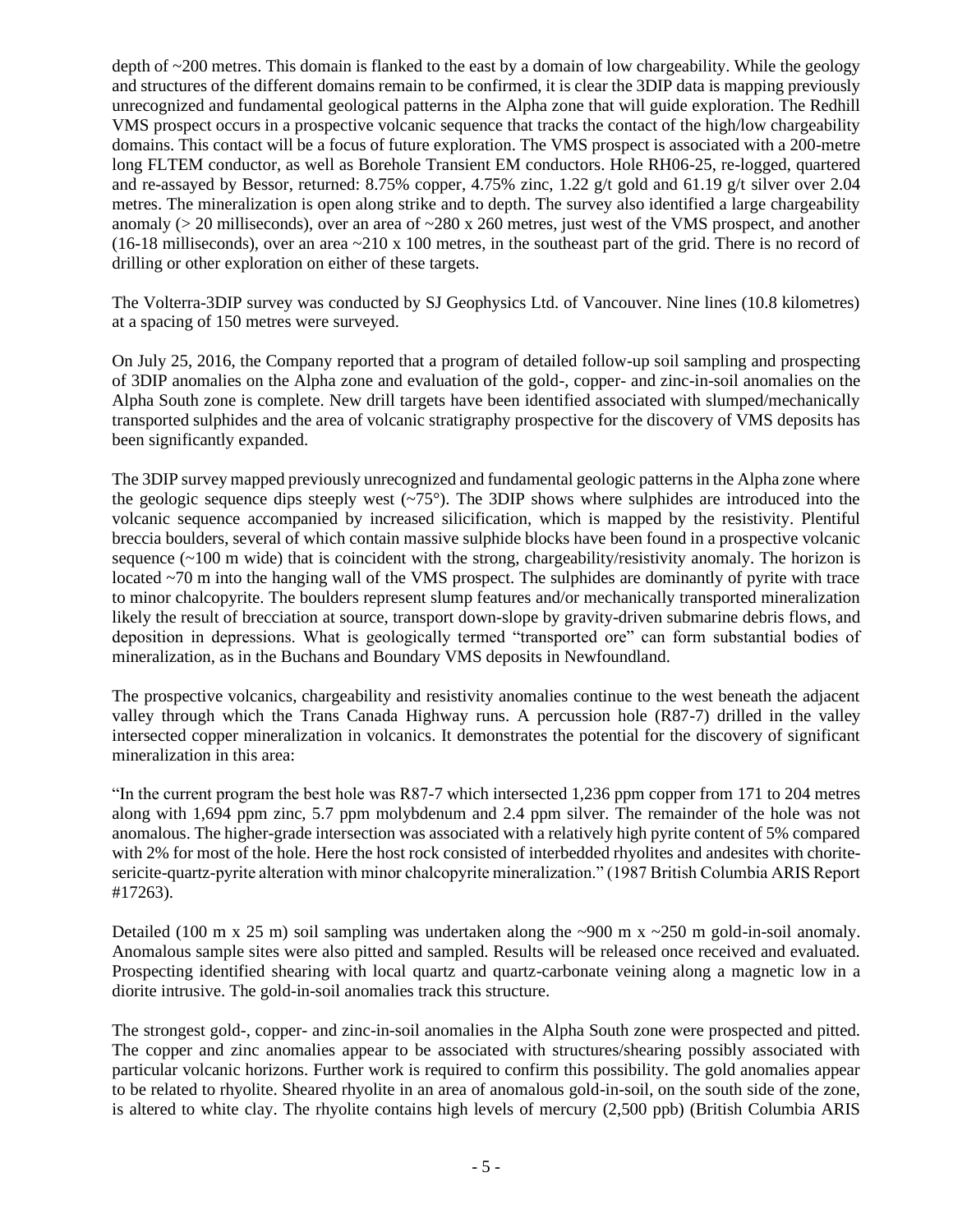Report #23423). Further work is required to evaluate the significance of the gold-in-soil anomalies and the implications of the high mercury levels in the rhyolite.

On November 15, 2016, Bessor reported results of its 2016 drill program. Hole RH16-04 intersected a new, near surface zone of copper mineralization ("Upper Zone"). The hole, drilled from a platform excavated into the side of a hill, intersected mineralization grading 0.72% copper and 6.5  $g/t$  silver over 6.5 metres, starting at a depth of 5.1 metres. The copper mineralization extends upwards an additional 3.8 metres to the base of the casing; however, because of poor recovery in this interval, a reportable mineralized interval cannot be calculated. Secondary copper mineralization (malachite and chrysocolla) is present in the wall of the drill platform. The downhole width of the mineralized zone is estimated to be in excess of 11.5 metres. Bessor plans to strip, map, trench and sample the mineralization prior to further drilling.

Hole RH16-04 also intersected VMS mineralization grading 0.64% copper and 1.5% zinc over 2.0 metres from 206.3-208.3 metres downhole ("Lower Zone"). This intersection is ~20 metres laterally and ~20 metres higher than the mineralization in hole RH-06-25 (8.75% copper, 4.75% zinc, 1.22 g/t gold and 61.19 g/t silver over 2.04 metres). The mineralization in hole RH-06-25 comprises VMS and stringer zone mineralization. The mineralization in hole RH16-04 consists only of VMS mineralization with durchbewegung texture. The mineralization is crudely bedded and dips  $\sim 65^\circ$  to the west. The topography also drops off to the west into a prominent valley. The mineralization is open along strike and to depth, and lies deeper than was tested by previous drilling in the VMS prospect. Additional drilling is required to explore and delimit this significant area of VMS mineralization.

The Upper and Lower zones are ~195 metres apart downhole. A one-metre band (bed?) of massive pyrite was intersected at 161.8 metres. Centimetre-wide bands of pyrite with trace chalcopyrite occur in the overlying and underlying quartz-eye felsic tuffs along with 5-50% disseminated and irregular concentrations of pyrite. The best assay, 0.15% copper and 1.32 g/t silver over 5.0 metres, together with the geology, indicates the potential for the development of significant copper mineralization, off hole, along this horizon.

Bessor has identified a characteristic tuffaceous subaqueous ash flow unit, commonly with pyroclastic fragmental textures, that is associated with the VMS mineralization. The unit contains prominent blue quartz "eyes" (phenocrysts) in a matrix composed mainly of feldspar and quartz. Mafic minerals are minimal. The recognition of this important unit will guide future exploration.

| Hole    | From $(m)$ | To(m)  | Width $(m)$ | $Cu\%$ | $\mathbb{Z} \mathbf{n}$ % | Ag g/t | Au $g/t$ |
|---------|------------|--------|-------------|--------|---------------------------|--------|----------|
| RH16-04 | 5.10       | 11.60  | 6.50        | 0.72   |                           | 6.50   |          |
|         | 156.80     | 160.80 | 4.00        | 0.02   | 0.27                      |        |          |
| incl.   | 157.80     | 158.80 | 1.00        |        | 0.79                      |        |          |
|         | 160.80     | 165.80 | 5.00        | 0.15   |                           | 1.32   |          |
| incl.   | 165.30     | 165.80 | 0.50        |        | 0.46                      |        |          |
|         | 206.30     | 208.30 | 2.00        | 0.64   | 1.50                      |        |          |
| RH16-03 | 33.80      | 34.80  | 1.00        | 0.29   |                           |        | 1.20     |

| <b>Table 1: Drill Hole Intersections</b> |  |  |  |  |  |
|------------------------------------------|--|--|--|--|--|
|------------------------------------------|--|--|--|--|--|

Widths presented in Table 1 are downhole core lengths; true widths cannot be reliably estimated at this time. Core samples were analyzed at ALS Global, Vancouver.

Hole RH16-03 was drilled, in part, to twin hole RH-05-23 and to test for shallow mineralization. The best intersection (0.29% copper and 1.2 g/t gold over 1.0 metre from 33.8-34.8 metres downhole) was obtained from pyrite stringer mineralization. The high-grade mineralization in hole RH-05-23 (2.08% copper and 7.5 g/t gold) was also obtained from pyrite-chalcopyrite stringers, but from ~45 metres deeper. As in the case of the intersections in holes RH16-04 and RH-06-25, this indicates the better mineralization lies deeper than was previously tested by drilling on the VMS prospect. A new mineralized horizon of bedded pyrite with felsic clasts (cm) as xenoliths in the sulphide was intersected from 8.9-11.3 metres. In the overlying quartz-eye felsic tuff (6.0-8.9 metres) pyrite veins/veinlets (mm  $-2$  cm) constitute  $\sim$ 30% of the core. Copper (255-405 ppm)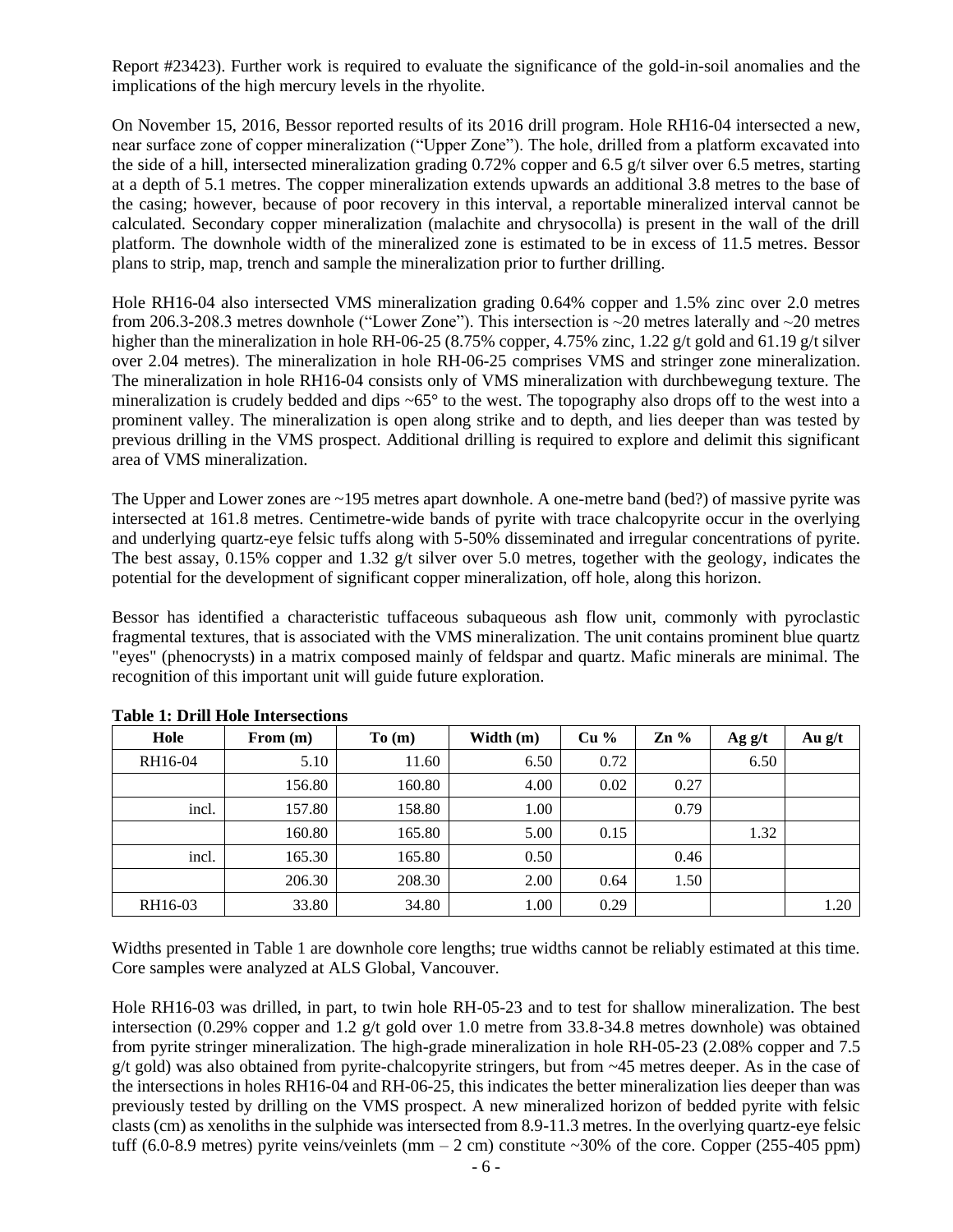and silver (1.33-3.62 g/t) are elevated. Along strike or at depth, this mineralized horizon may host significant copper mineralization in this productive environment.

Hole RH16-05 tested a newly identified chargeability anomaly (+/- 100 metres depth), and a copper- and zincin-soil anomaly, on Horizon 2. The hole, drilled ~100 metres north of the VMS prospect, cut a sequence of quartz-eye felsic tuffs with variably developed pyrite (+ pyrrhotite) as stringers, disseminations and bands to ~30%. While the geology appears to be similar to that in the VMS prospect, no copper, zinc or precious metal mineralization was intersected.

Hole RH16-01, drilled ~350 metres southwest of the VMS prospect to test a large >20 millisecond chargeability anomaly on Horizon 3, identified pyrite as stringers, disseminations and bands (to  $\sim 60\%$ ) in intermediate volcanics as the source of the anomaly. The best assay was 0.08% copper over 0.7 metres. This hole was probed with a Volterra borehole EM survey; no conductors were identified. Following completion of the drill program, it is now recognized that the favourable and prospective VMS geology occurs stratigraphically below this horizon.

Hole RH16-02, drilled to test a chargeability anomaly on Horizon 3, intersected pyritic felsic volcanics. Local intervals, up to 7.0 metres in width, contain increased concentrations of pyrite including bands/seams to 5 cm, which are anomalous in copper (to 0.33% over 1.0 metres), and also carry elevated zinc values (to 621 ppm). This mineralization is interpreted to be distal to more significant accumulations of VMS mineralization. Breccia boulders containing massive sulphide blocks representing slump features and/or mechanically transported mineralization have been found in this locale. Their source has not been found. Further drilling is required to evaluate this area.

On August 17, 2017, Bessor reported positive results from a test gravity survey over the VMS mineralization in the Alpha prospect of the Redhill project. The gravity survey identified strong anomalies associated with the Upper and Lower VMS zones and, unexpectedly, with Horizon 1. The results support Bessor's belief that significant VMS mineralization likely occurs at depth in the Upper and Lower VMS zones. The unexpectedly strong anomaly associated with Horizon 1 suggests an untested mineralized mass at depth. The single test line was orientated orthogonal the Upper Zone and Lower Zone VMS mineralization, and to the three stacked horizons hosting VMS mineralization. Several gravity highs can be identified on the overall Bouguer Gravity profile. One high is associated with the Upper Zone mineralization (~300 metres). The Lower Zone mineralization may be related to the broad, lower amplitude gravity high from ~340 to 500 metres. However, the Lower Zone dips at  $\sim 65^\circ$  under the Upper Zone with the result that the strong anomaly at  $\sim 300$  metres is thought to be the result of the superimposition of the two zones. Alternatively, the gravity is indicating a significant sulphide mass associated with the Upper Zone. The best massive sulphide mineralization was intersected in holes RH16-04 and RH06-25. Mineralization between these two strong intersections and surface is typically thin and stringer-like as might be expected peripheral to a well-developed VMS deposit. A borehole EM survey ("BHEM") of RH06-25 identified an off-hole response at 30 Hertz, with conductivities in the range of 100 to 300 Mhos indicating a potentially large body of mineralization under holes RH16-04 and RH06-25. This is the primary drill target in this area.

A second significant high is associated with Horizon 1 and its associated FLTEM conductor. The strong gravity anomaly indicates potential at depth. Horizon 1 has not been drill tested at depth and the FLTEM conductor has not been drill tested along strike. The distribution of sulphides in Horizon 1 may mimic the Lower Zone with the better VMS mineralization occurring at depth. This is an important drill target.

A broad, lower amplitude gravity high occurs within Horizon 3. Gravity anomalies also occur at the start (0 metres) and finish (700 metres) of the survey line. These anomalies have not been delineated. The anomaly at 700 metres occurs with a FLTEM conductor, which is likely mapping a potentially mineralized horizon. This has not been drilled.

The anomaly at 0 metres lies in an overburden covered valley and on the north flank of the induced polarization/magnetic high drill tested by the Company in 2016 (hole RH16-01). This hole was probed with BHEM; no conductors were identified. Following completion of the 2016 drill program, and with a better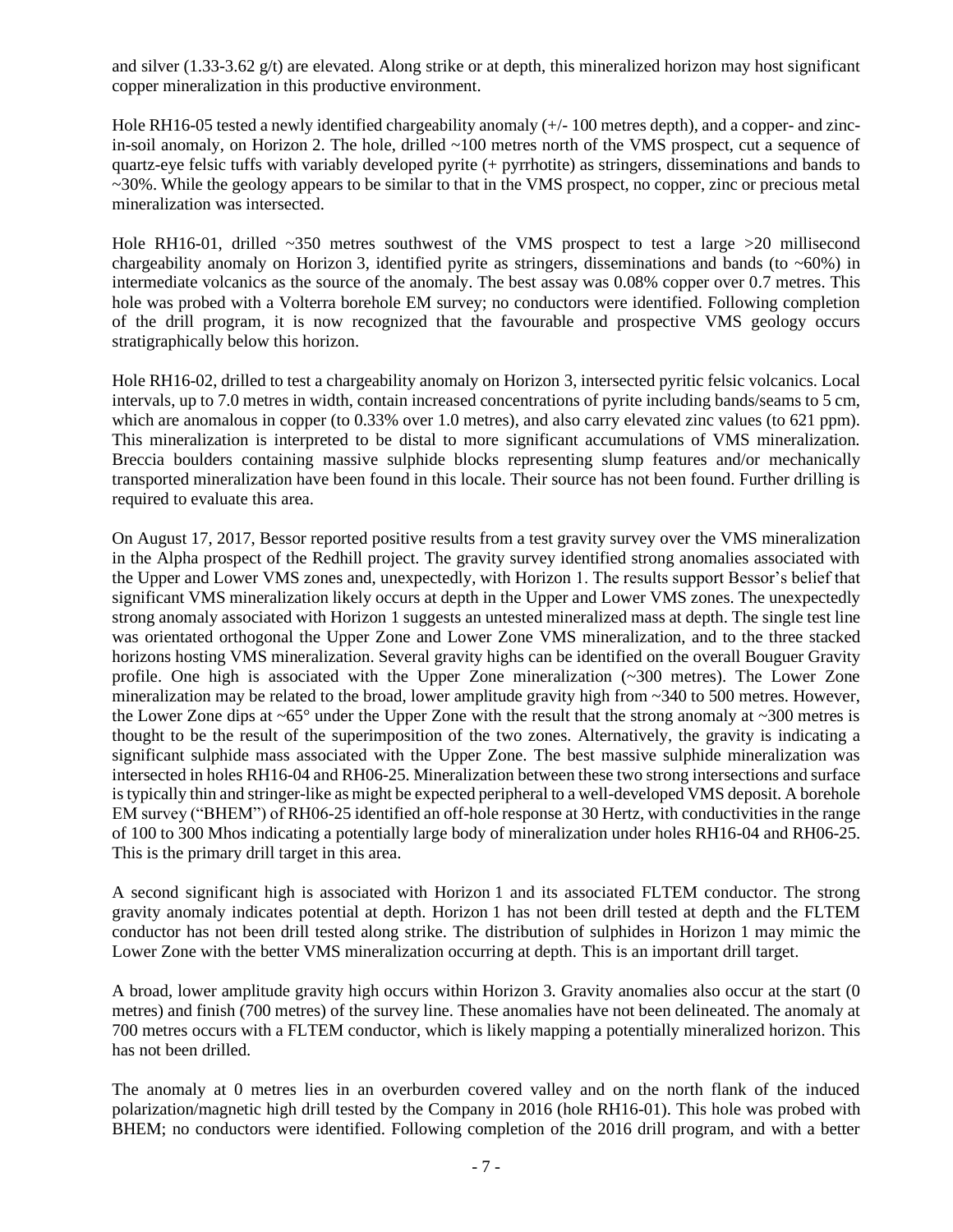understanding of the stratigraphy of the volcanic pile, it was recognized that the favourable and prospective VMS geology occurs stratigraphically below this horizon, to the northeast, towards Horizon 3.

## Beta Zone

The Beta zone, approximately 2.5 x 2.5 kilometres, encompasses a sequence of felsic to intermediate volcanics, graphitic sediments, iron formation +/- locally laminated semi-massive to massive sulphides containing pyrrhotite +/- pyrite +/- minor chalcopyrite. Borehole S83-4 is reported to have intersected stringer zone mineralization grading 2.54% copper, 2.78% zinc, 77.0 g/t Ag, and 0.37 g/t Au over 7.75 metres (British Columbia ARIS Report #28371). There is no core extant from this hole for re-logging or confirmatory sampling. The Beta zone appears to stratigraphically overly the Alpha zone in the volcanic sequence. Numerous EM, IP/R and magnetic anomalies are present. Bessor is evaluating the geology, geochemistry, and the EM, IP/R and magnetic anomalies to identify drill targets.

In its November 15, 2016 news release, Bessor reported the 2016 induced polarization ("IP") survey identified a new, large chargeability anomaly associated with the 40 Mhos Beta target, which is located on a 550-metre long EM conductor. The Beta target, the chargeability anomaly, and the host conductor have never been drilled. The Company plans to drill test this target as part of the next drill program.

## **Golden Eagle Project – Gold and Silver**

The 8,178-hectare Golden Eagle project is located just south of the Yukon-British Columbia border, 70 kilometres west-northwest of Atlin, British Columbia. The Company controls a 100% interest in the project subject to a 1% NSR payable to a third-party on certain claims.

Golden Eagle is situated at the southern end of the Tintina Gold Belt, which contains many intrusion-related gold deposits, such as Pogo (Alaska), Fort Knox (Alaska), Dublin Gulch (Yukon) and White Gold (Yukon). The property has the potential to host several deposit types, including bulk tonnage intrusion-related deposits with associated skarn deposits, high-grade gold-silver vein-hosted deposits and VMS deposits. Thirteen separate mineralized zones have been identified to date over the property's 25-kilometre long extent.

During the year ended October 31, 2015, the Company determined that the Golden Eagle property was impaired. An impairment charge of \$1,782,794 was recognized in net loss for the year ended October 31, 2015, reflecting the exploration expenditures incurred on the property prior to 2009, when the Company moved the exploration target on the property from the Middle Ridge to the Northern Block.

During the year ended October 31, 2017, the Company determined that the Golden Eagle property was further impaired. An impairment charge of \$1,013,603 was recognized in net loss for the year ended October 31, 2017.

Bessor plans to resume exploration on the Golden Eagle project in 2021.

Further information on the Golden Eagle project is available in a NI 43-101 technical report entitled *Technical Report, Golden Eagle Property, Atlin Mining Division, British Columbia* by J. Michael Wark, P.Geo., dated July 9, 2012 and filed on SEDAR [\(www.sedar.com\)](http://www.sedar.com/) July 10, 2012.

## **Key Project – Copper, Zinc and Gold**

Bessor completed the sale of its 100% interest in the 8,854-hectare Key property to New Gold in December 2013. The property is located 125 kilometres southwest of Vanderhoof, British Columbia.

In connection with the transaction, New Gold committed to spend \$1,500,000 on the property, with a minimum of \$500,000 of expenditures on or before December 31, 2014 and the balance of \$1,000,000 of expenditures on or before December 31, 2018, subject to certain conditions. New Gold completed the full \$1,500,000 expenditure commitment in calendar 2014.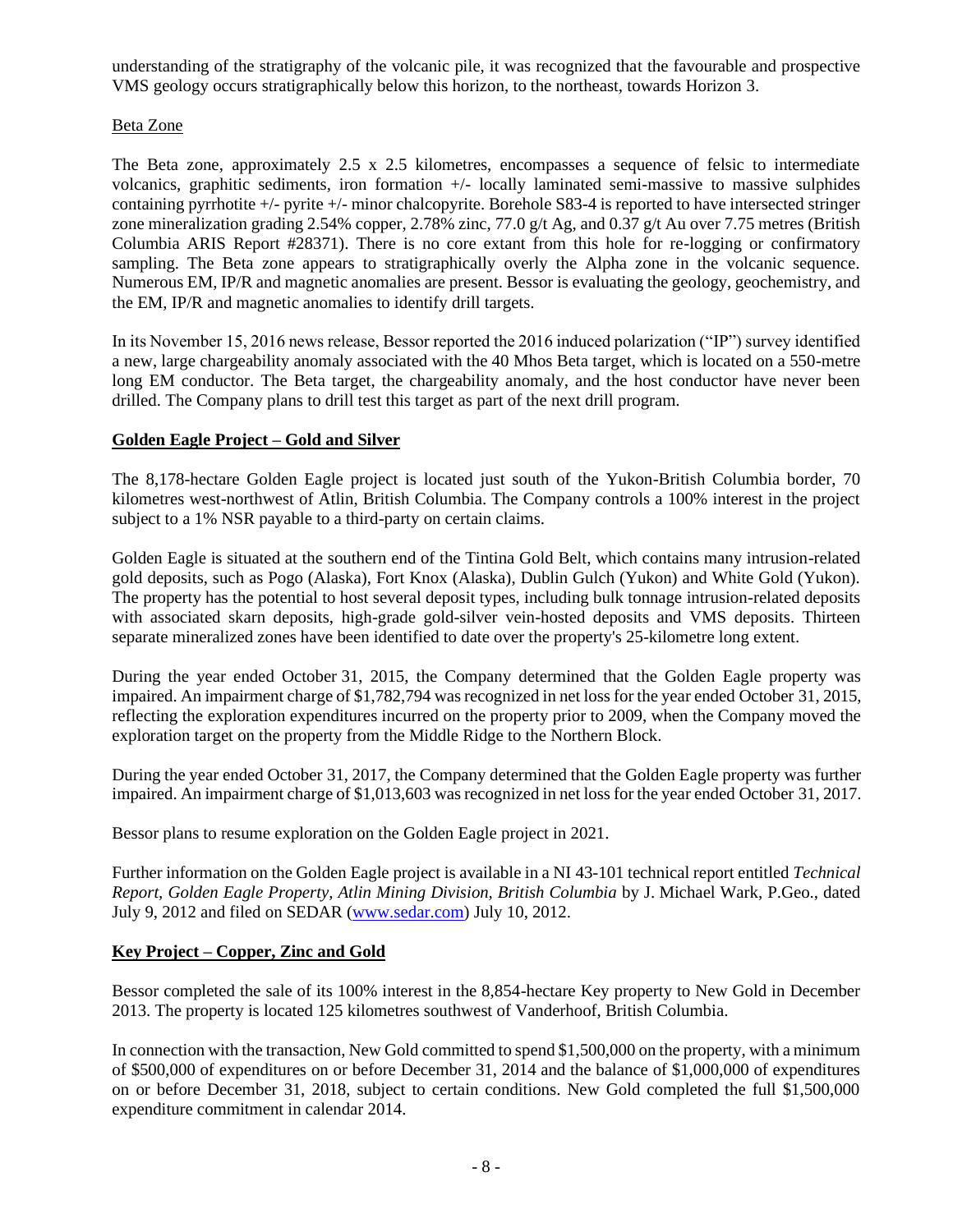As part of the transaction, Bessor was granted a 2% NSR on the Key property. In April 2018, the Company sold one-half of its 2% NSR to New Gold for \$300,000 cash. If a valuation condition in relation to a thirdparty private company was satisfied before April 9, 2020, the Company would have received an additional \$81,250. The valuation condition was not met. The Company had previously only recognized the \$300,000 received, and accordingly, no adjustments were required when the valuation condition was not met. New Gold can purchase the remaining 1% for \$2,000,000 cash. The third-party private company became a related party subsequent to the transaction.

On June 9, 2020, New Gold announced the sale of the Blackwater Project to Artemis. The Company's Key property NSR is contained within the Blackwater Project. On August 26, 2020, Artemis announced the results of a Pre-Feasibility Study based on a revised development approach to the Blackwater Gold Project.

#### **Selected Annual Information**

|                                                    | Year                      | Year               | Year                          |
|----------------------------------------------------|---------------------------|--------------------|-------------------------------|
|                                                    | Ended                     | Ended              | Ended                         |
|                                                    | October 31, 2019          | October 31, 2018   | October 31, 2017              |
| <b>Operating Expenses</b>                          | \$119,209                 | \$285,570          | \$1,872,435                   |
| Other Income<br>Interest                           | \$3,765                   | \$2,902            | \$1,279                       |
| Net Income (Loss)<br>Per Share - Basic and Diluted | (\$115,444)<br>$(\$0.01)$ | \$92,332<br>\$0.01 | $(\$1,871,156)$<br>$(\$0.15)$ |
| Capital Expenditures                               | \$8,700                   | \$17,767           | \$110,214                     |
| <b>Total Assets</b>                                | \$950,193                 | \$728,004          | \$580,848                     |
| <b>Total Liabilities</b>                           | \$14,973                  | \$41,197           | \$12,719                      |

### **Results of Operations**

### Three Months Ended July 31, 2020

Bessor realized a net loss of \$11,426 (2019 - \$25,175) for the three months ended July 31, 2020.

The expenses for the quarter included general and administration expenses of \$3,878 (2019 - \$4,621), management fees of \$6,000 (2019 - \$6,000), professional fees of \$1,605 (2019 - \$3,523), public company costs of \$877 (2019 - \$10,145) and travel and related costs of \$nil (2019 - \$1,428).

General and administration expenses and management fees were comparable from 2019 to 2020.

Professional fees, public company costs and travel and related costs were lower in 2020 due to less activity.

#### Nine Months Ended July 31, 2020

Bessor realized a net loss of \$41,986 (2019 - \$83,952) for the nine months ended July 31, 2020.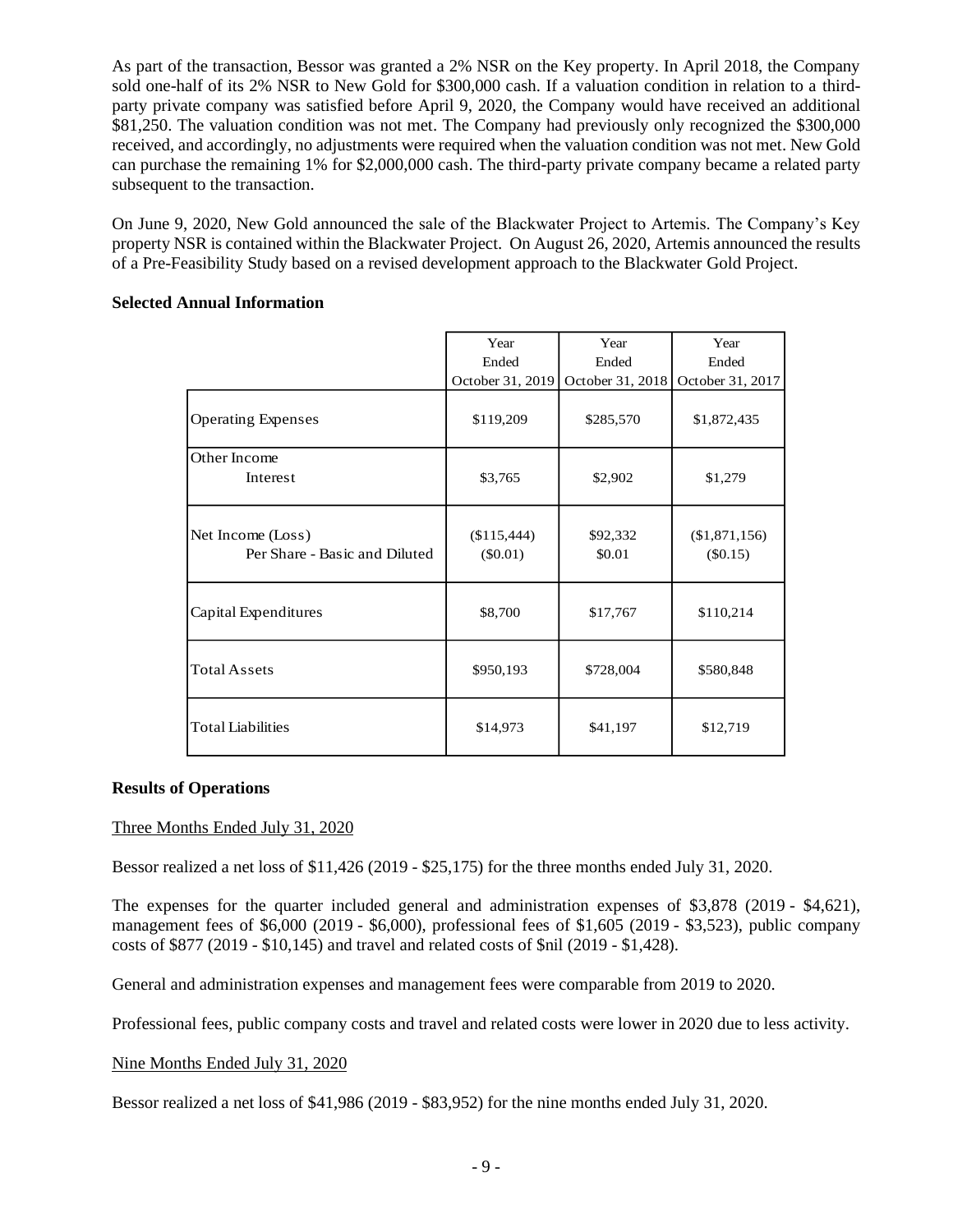The expenses for the period included general and administration expenses of \$11,330 (2019 - \$12,316), management fees of \$18,000 (2019 - \$22,000), professional fees of \$5,237 (2019 - \$23,025), public company costs of \$10,458 (2019 - \$26,342) and travel and related costs of \$210 (2019 - \$6,159).

General and administration expenses were comparable from 2019 to 2020.

Management fees were lower, as no fees were paid or accrued to the CEO for the nine months ended July 31, 2020.

Professional fees were higher in 2019 due to additional legal and tax work required in 2019.

Public company costs and travel and related costs were lower in 2020 due to less activity.

#### **Liquidity and Capital Resources**

The Company's practice is to proceed with staged exploration where each stage is dependent on successful results of the preceding stage. Bessor relies on proceeds of equity financings to fund its exploration commitments and discharge its liabilities as they come due.

At July 31, 2020, the Company had a working capital balance of \$500,280 (October 31, 2019 - \$543,106). Bessor will be required to raise additional financing in order to continue its exploration programs and cover its operating expenditures for 2020 and beyond. However, there is no assurance that funding will be available on terms acceptable to the Company or at all. If such funds cannot be secured, the Company may be forced to curtail additional exploration and/or property acquisition efforts.

#### **Capital Expenditures**

The Company's primary capital expenditures for the nine months ended July 31, 2020 and the year ended October 31, 2019 were on its mineral exploration and evaluation assets as follows:

|                                         | Redhill       |
|-----------------------------------------|---------------|
| Balance, October 31, 2018               | \$<br>365,761 |
| <b>Acquisition Costs</b>                | 25,500        |
| <b>Deferred Exploration Costs</b>       |               |
| Drilling                                | 1,200         |
| <b>Total Deferred Exploration Costs</b> | 1,200         |
| <b>Mineral Exploration Tax Credit</b>   | (5,348)       |
| Balance, October 31, 2019               | 387,113       |
| <b>Deferred Exploration Costs</b>       |               |
| Drilling                                | 1,200         |
| <b>Total Deferred Exploration Costs</b> | 1,200         |
| <b>Mineral Exploration Tax Credit</b>   | (360)         |
| <b>Balance, July 31, 2020</b>           | \$<br>387,953 |

#### **Subsequent Event**

Subsequent to July 31, 2020, the Company amended the terms of the Redhill option agreement.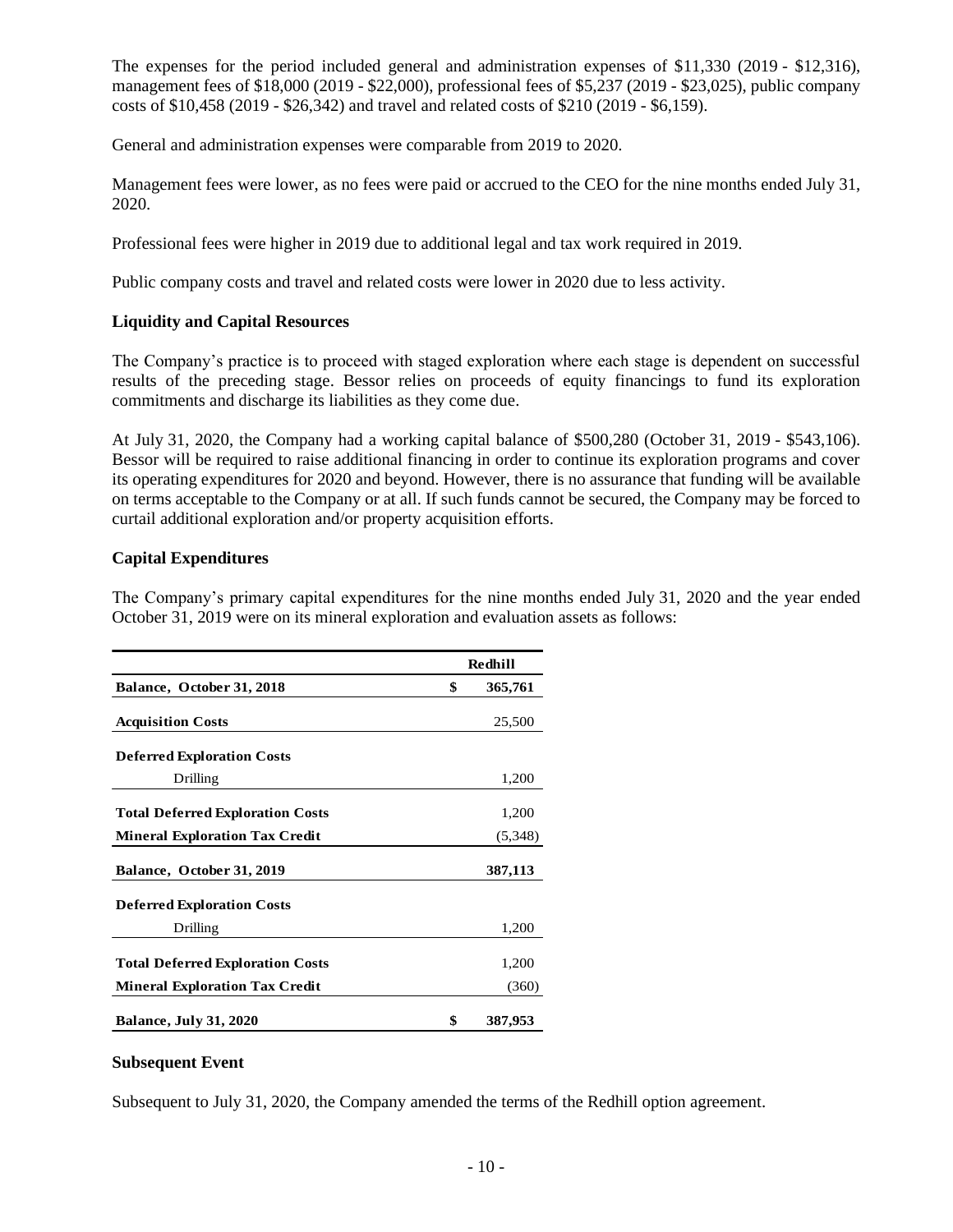# **Share Information**

A summary of the Company's outstanding securities is provided in the table below:

|                             | <b>Report Date</b>       | July 31, 2020            | <b>October 31, 2019</b> |
|-----------------------------|--------------------------|--------------------------|-------------------------|
|                             |                          |                          |                         |
| Common shares               | 19,985,623               | 19,985,623               | 19,985,623              |
| Stock options               | 440,000                  | 440,000                  | 440,000                 |
| Warrants                    | $\overline{\phantom{a}}$ | $\overline{\phantom{0}}$ |                         |
|                             |                          |                          |                         |
| <b>Fully Diluted Shares</b> | 20,425,623               | 20,425,623               | 20,425,623              |

# **Summary of Quarterly Results**

A summary of the last eight quarters from October 31, 2018 to July 31, 2020 is provided in the table below.

|                                        | QП           | OП           | QI            | QIV          |
|----------------------------------------|--------------|--------------|---------------|--------------|
|                                        | $31-Jul-20$  | 30-Apr-20    | $31 - Jan-20$ | 31-Oct-19    |
| <b>Operations</b>                      |              |              |               |              |
| <b>Finance Income</b>                  | \$959        | \$1,204      | \$1,104       | \$946        |
| <b>Net Loss</b>                        | $(\$11,426)$ | $(\$16,198)$ | $(\$14,362)$  | $(\$31,492)$ |
| Per Share - Basic and Diluted          | $(\$0.00)$   | $(\$0.00)$   | $(\$0.00)$    | $(\$0.01)$   |
| <b>Statement of Financial Position</b> |              |              |               |              |
| <b>Working Capital</b>                 | \$500,280    | \$511,346    | \$527,544     | \$543,106    |
| <b>Total Assets</b>                    | \$897,671    | \$905,304    | \$943,666     | \$950,193    |
| <b>Capital Expenditures</b>            | \$0          | \$0          | \$1,200       | \$7,500      |

|                                        | QIII         | QII          | QI           | QIV          |
|----------------------------------------|--------------|--------------|--------------|--------------|
|                                        | $31-Ju1-19$  | 30-Apr-19    | $31-Jan-19$  | 31-Oct-18    |
|                                        |              |              |              |              |
| Operations                             |              |              |              |              |
|                                        |              |              |              |              |
| Finance Income                         | \$563        | \$1,087      | \$1,169      | \$1,170      |
|                                        |              |              |              |              |
| Net Income (Loss)                      | $(\$25,175)$ | $(\$21,807)$ | $(\$36,970)$ | $(\$52,840)$ |
| Per Share - Basic and Diluted          | $($ \$0.00)  | $(\$0.00)$   | $($ \$0.00)  | $(\$0.00)$   |
| <b>Statement of Financial Position</b> |              |              |              |              |
| <b>Working Capital</b>                 | \$582,098    | \$256,068    | \$277,875    | \$298,621    |
| <b>Total Assets</b>                    | \$956,503    | \$639,097    | \$711,463    | \$728,004    |
|                                        |              |              |              |              |
| Capital Expenditures                   | \$0          | \$0          | \$1,200      | \$0          |
|                                        |              |              |              |              |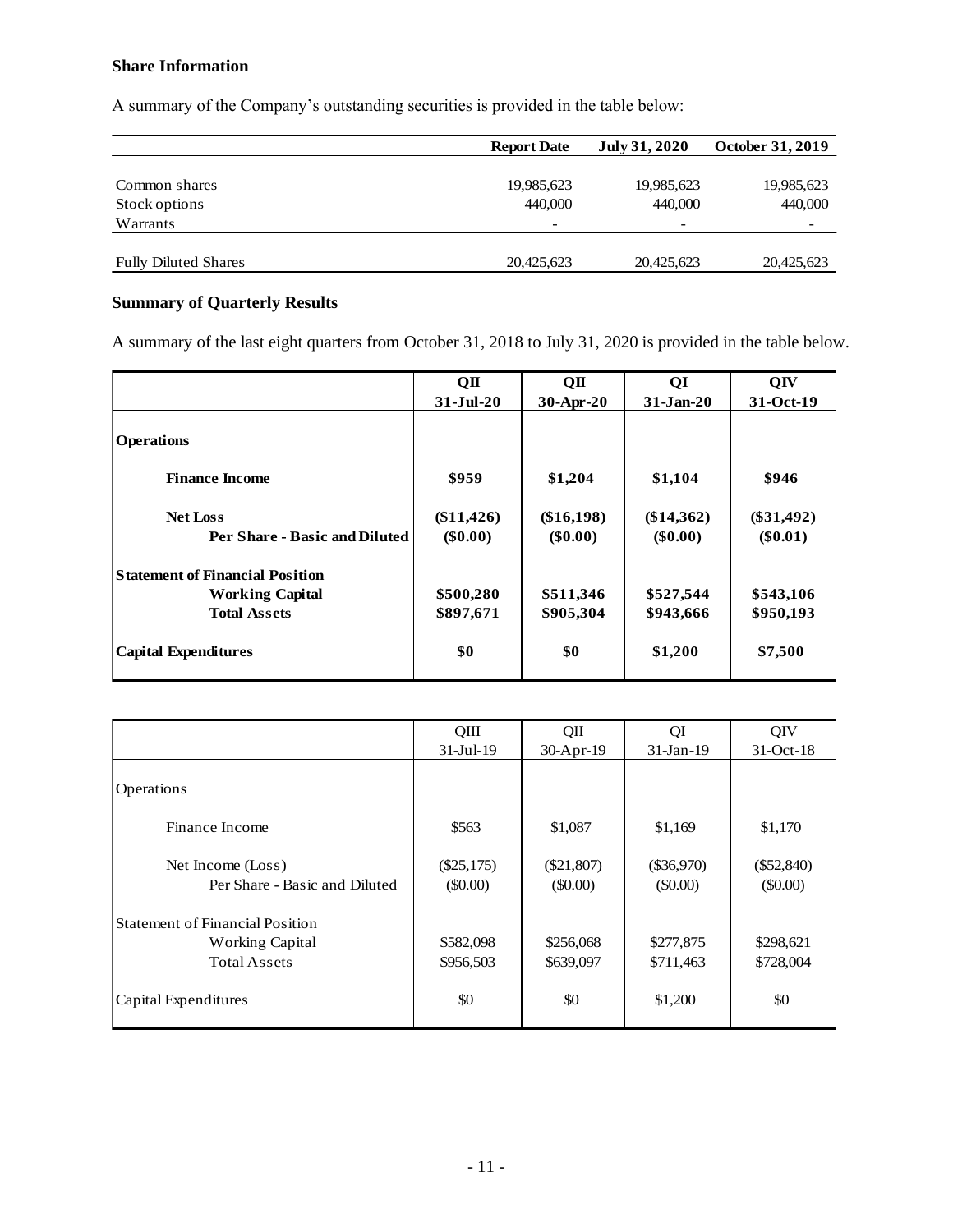#### **Transactions with Related Parties**

The Company has paid or accrued fees of \$18,000 (2019 - \$22,000) to companies controlled by officers for management, administrative, accounting and technical services. These amounts are included in general and administration expenses as outlined below:

|                          | <b>July 31, 2020</b> | July 31, 2019 |  |  |
|--------------------------|----------------------|---------------|--|--|
| Short-term compensation: |                      |               |  |  |
| Management fees          | $18,000 \text{ }$ \$ | 22,000        |  |  |

Management fees consisted of:

- \$18,000 (2019 \$18,000) paid to Meagher Consulting Inc., a private company controlled by Mr. Joseph Meagher, Chief Financial Officer of the Company; and
- \$nil (2019 \$4,000) paid to Tristia Ventures Corp., a private company controlled by Dr. Kieran Downes, President, Chief Executive Officer and a director of the Company.

At July 31, 2020, the Company had accounts payable of \$2,475 (October 31, 2019 - \$nil) owing to companies controlled by officers. The balances owing are unsecured, non-interest-bearing and have no specific terms of repayment.

#### **Financial Instruments**

Financial instruments are agreements between two parties that result in promises to pay or receive cash or equity instruments. The Company classifies its financial instruments as follows: cash and cash equivalents and investment in private company are classified as fair value through profit or loss; reclamation advance, as amortized cost; and accounts payable and accrued liabilities, as amortized cost. The carrying values of these instruments approximate their fair values due to their short term to maturity.

The following table sets forth the Company's financial asset measured at fair value by level within the fair value hierarchy:

| <b>July 31, 2020</b>      | Level 1    | Level 2 | Level 3 |
|---------------------------|------------|---------|---------|
| Cash and cash equivalents | 501,038 \$ | ۰       |         |
| October 31, 2019          | Level 1    | Level 2 | Level 3 |
| Cash and cash equivalents | 556,782 \$ | ٠       |         |

The Company has exposure to the following risks from its use of financial instruments:

- Credit risk;
- Liquidity risk; and
- Market risk.

### **a) Credit risk**

Credit risk is the risk of financial loss to the Company if a customer or counterparty to a financial instrument fails to meet its contractual obligations.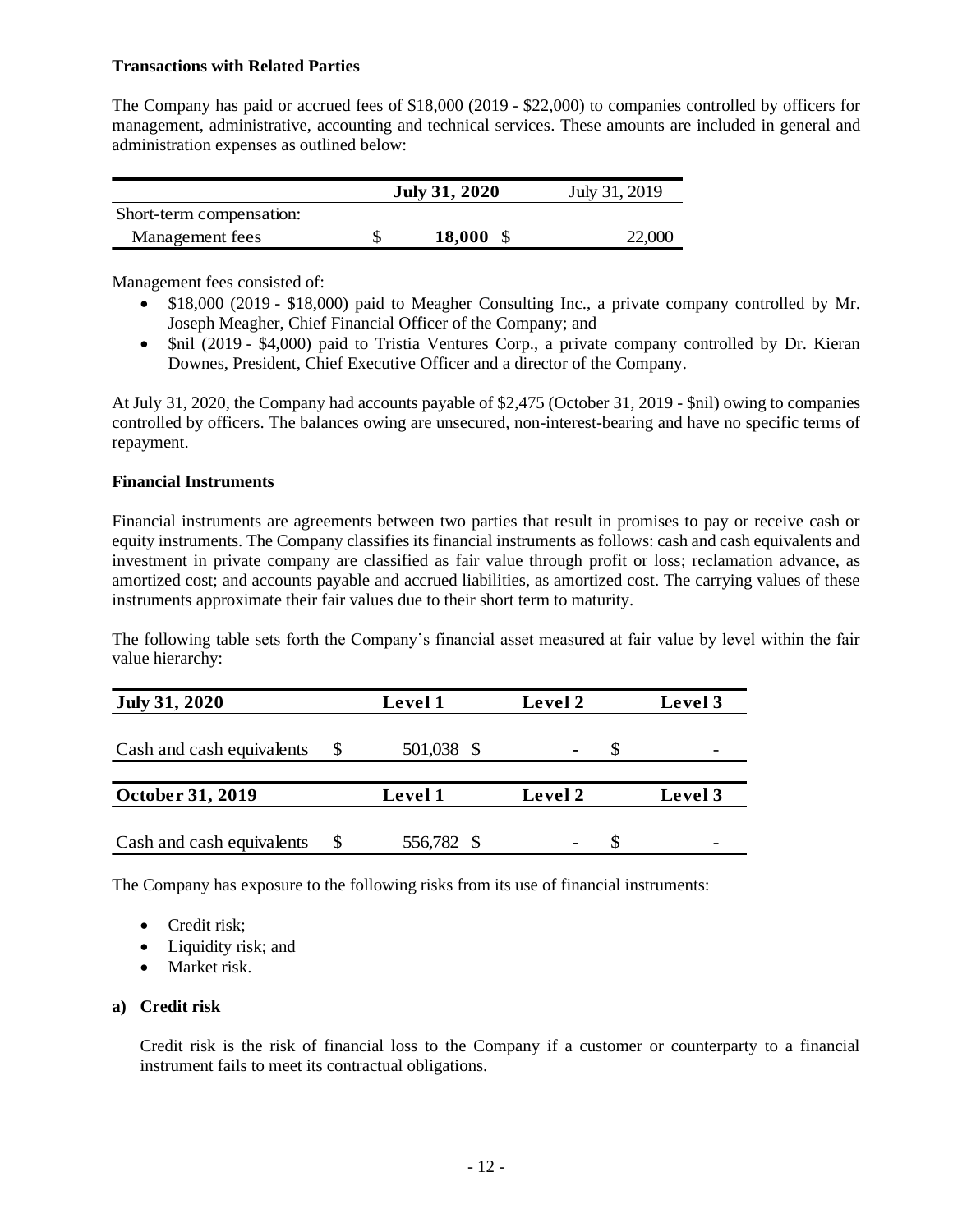The maximum exposure to credit risk is as follows:

|                           | <b>July 31, 2020</b> | October 31, 2019 |         |  |  |
|---------------------------|----------------------|------------------|---------|--|--|
| Cash and cash equivalents | 501,038              |                  | 556,782 |  |  |

All of the Company's operations are conducted in Canada. The Company's exposure to credit risk is influenced mainly by the individual characteristics of each counterparty.

The Company limits its exposure to credit risk on cash and cash equivalents by only investing in liquid securities offered by chartered banks. Given the credit rating of the bank and the securities owned, management does not expect significant credit losses on cash and cash equivalents.

The Company's accounts receivable consists entirely of Goods and Services Tax at July 31, 2020 and October 31, 2019.

As at July 31, 2020 and October 31, 2019, the Company's accounts receivable were current (less than 90 days). The Company believes that all outstanding balances are collectible, and therefore, there is no allowance for doubtful accounts at July 31, 2020 and October 31, 2019.

### **b) Liquidity risk**

Liquidity risk is the risk that the Company will not be able to meet its financial obligations as they fall due. The Company's approach to managing liquidity is to ensure, as much as possible, that it will always have sufficient liquidity to meet its liabilities when due, under both normal and stressed conditions, without incurring unacceptable losses or risking damage to the Company's reputation.

The Company has a planning and budgeting process in place by which it anticipates and determines the funds required to support normal operation requirements and the growth and development of its mineral exploration and evaluation assets. The Company coordinates this planning and budgeting process with its financing activities through the capital management process described in Note 13. Management has increased its focus on liquidity risk given the impact of the current economic and financial market climate on the availability of equity financing.

The Company's financial liabilities are comprised of accounts payable and accrued liabilities. The financial liabilities at July 31, 2020 are summarized below:

|                                                                     | Carrying Contractual<br><b>Amount</b> Cash Flows One Year Years |       |     |        |      | <b>Less</b><br>than |      | One<br>to Two            | Two<br>Years |                |     | More<br>to Five than Five<br>Years |
|---------------------------------------------------------------------|-----------------------------------------------------------------|-------|-----|--------|------|---------------------|------|--------------------------|--------------|----------------|-----|------------------------------------|
| Non-derivative financial liabilities<br>Trade and other payables \$ |                                                                 | 4,437 | - S | $\sim$ | - \$ | 4,437               | - \$ | $\overline{\phantom{a}}$ | - S          | $\blacksquare$ | - S | $\overline{\phantom{a}}$           |
|                                                                     |                                                                 | 4,437 | -S  |        |      | 4,437               | S    | $\blacksquare$           | - \$         | $\blacksquare$ |     |                                    |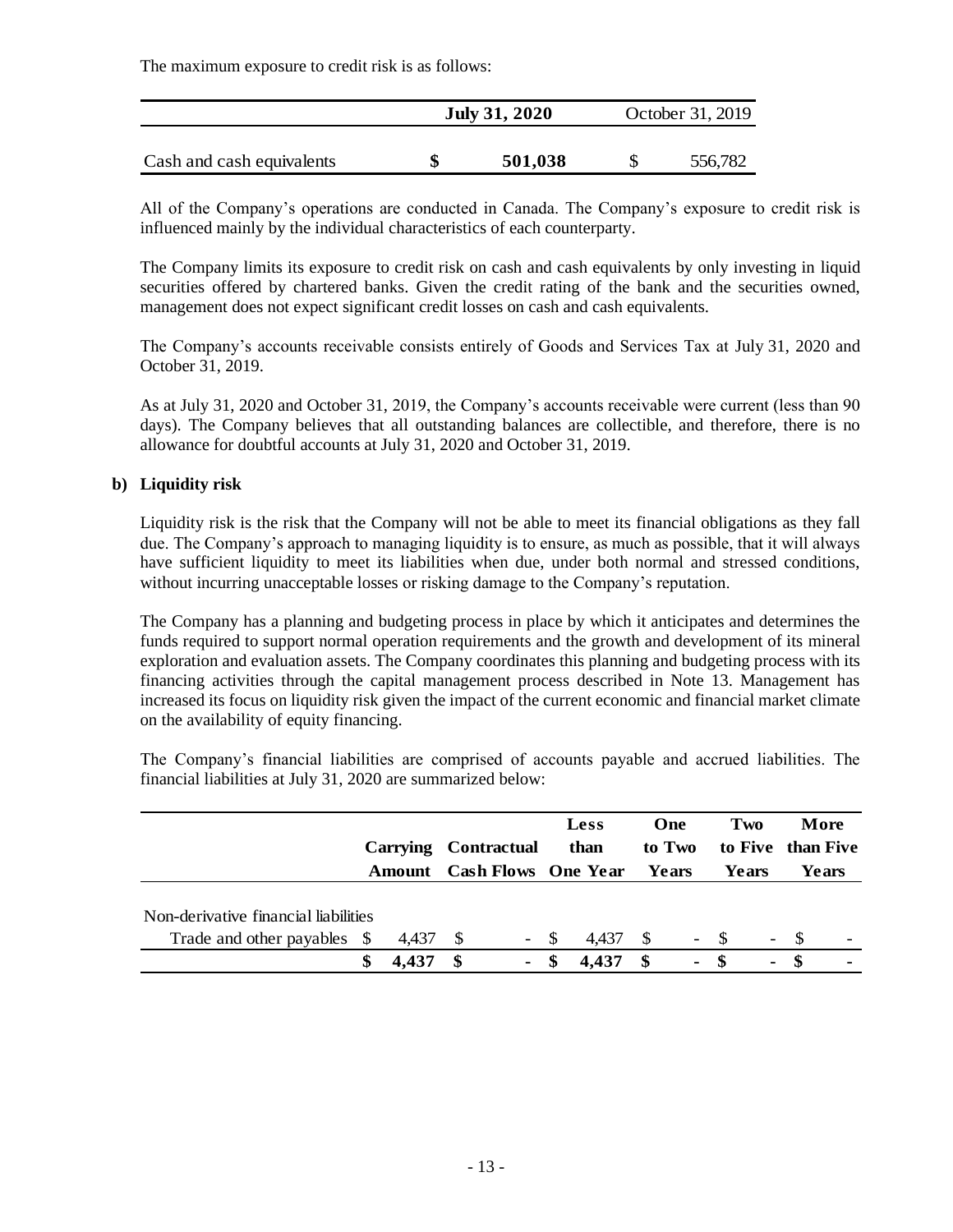## **New Accounting Standard Adopted During the Period**

#### New accounting standard adopted during the period

## *IFRS 16 Leases*

### *Initial adoption*

On November 1, 2019, the Company adopted IFRS 16, which specifies how an IFRS reporter will recognize, measure, present and disclose leases. The standard provides a single lessee accounting model, requiring lessees to recognize assets and liabilities for all leases unless the lease term is twelve months or less or the underlying asset has a low value. Lessors continue to classify leases as operating or finance, with IFRS 16's approach to lessor accounting substantially unchanged from its predecessor, International Accounting Standard 17 *Leases*. The standard was issued in January 2016 and is effective for annual periods beginning on or after January 1, 2019.

The Company has elected to apply IFRS 16 using a modified retrospective approach, which does not require restatement of prior period financial information. Modified retrospective application recognizes the cumulative effect of IFRS 16 as an adjustment to opening deficit at November 1, 2019 and applies the standard prospectively. The Company has determined that at November 1, 2019, adoption of IFRS 16 will not result in the recognition of a right-of-use ("ROU") asset nor a lease obligation.

#### *Ongoing recognition and measurement*

On the date that the leased asset becomes available for use, the Company recognizes a ROU asset and a corresponding lease obligation. Interest expense associated with the lease obligation is charged to the statement of income/loss over the lease period with a corresponding increase to the lease obligation. The lease obligation is reduced as payments are made against the principal portion of the lease. The ROU asset is depreciated over the shorter of the asset's useful life and the lease term on a straight-line basis. Depreciation of the ROU asset is recognized in depreciation expense.

### **Risks and Uncertainties**

Bessor competes with other mining companies, some of which have greater financial resources and technical facilities, for the acquisition of mineral properties, claims and other interests, as well as for the recruitment and retention of qualified personnel.

All of the properties in which Bessor has an interest, or the right to acquire an interest, are in the early exploration stage and are without a known body of commercial ore. Development of Bessor's mineral properties will only follow upon obtaining satisfactory exploration results. Exploration for and the development of mineral resources involve a high degree of risk and few properties that are explored are ultimately developed into producing properties. There is no assurance that Bessor's exploration and development activities will result in any discoveries of commercial bodies of ore.

Existing and possible future environmental legislation, regulations and actions could cause additional expenses, capital expenditures, restrictions and delays in the activities of the Company, the extent of which cannot be predicted. Before production can commence on any properties, the Company must obtain regulatory and environmental approvals. There is no assurance that such approvals can be obtained on a timely basis or at all. The cost of compliance with changes in government regulations has the potential to reduce the profitability of operations.

Aboriginal peoples have claimed aboriginal title and rights to resources and various properties in western Canada, including Bessor's properties. Such claims, in relation to Bessor's lands, if successful, could have an adverse effect on Bessor or its respective operations.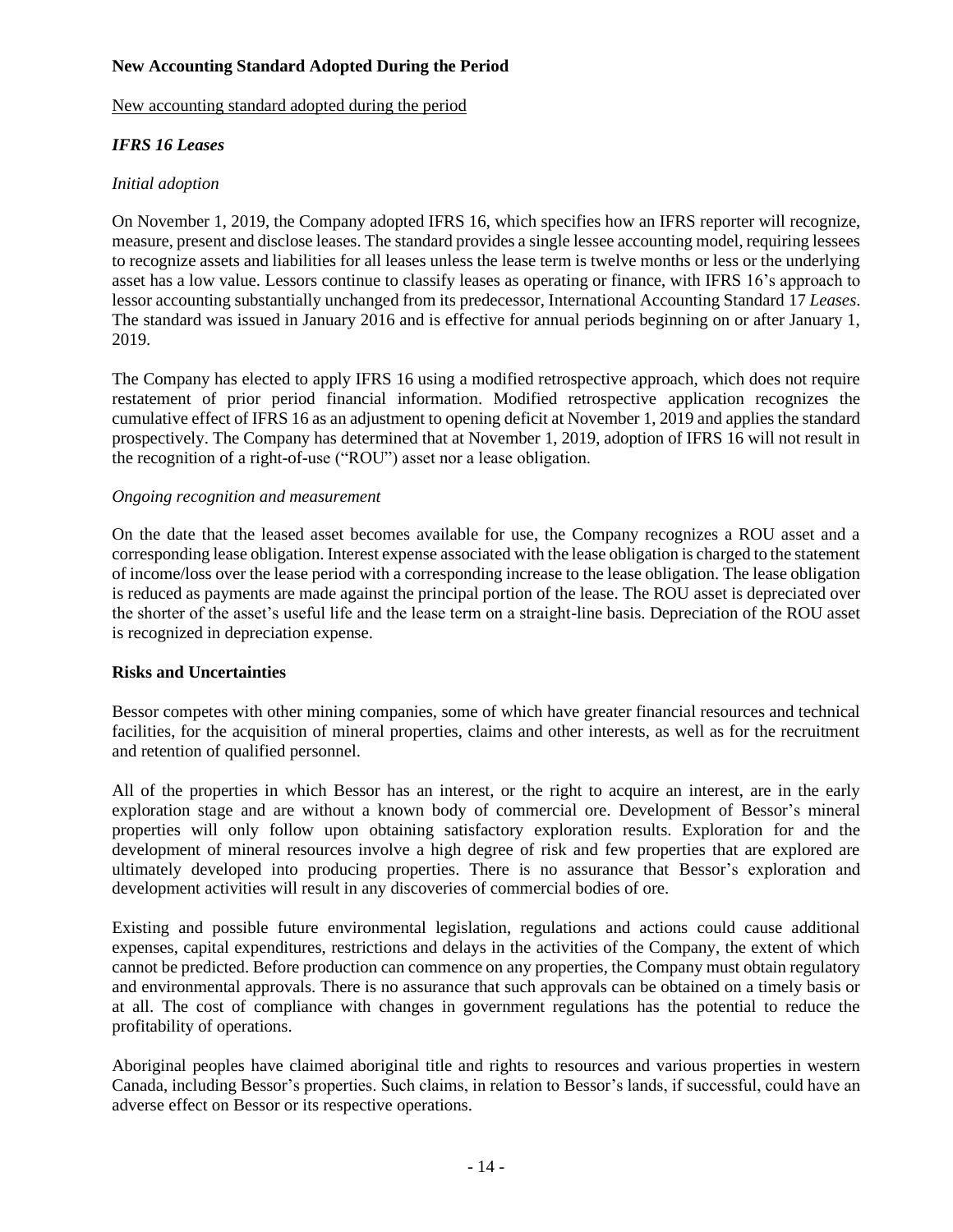Bessor will require additional financing to continue its business plan and there is no assurance that financing will be available or, if available, will be on reasonable terms. To the extent that financing is not available, Bessor may have to reduce exploration activities and work commitments may not be satisfied resulting in a loss of property ownership by Bessor.

#### **Disclosure Controls and Procedures**

Management has ensured that there are disclosure controls and procedures that provide reasonable assurance that material information relating to the Company is disclosed on a timely basis, particularly information relevant to the period in which annual filings are being prepared. Management believes these disclosure controls and procedures have been effective during the nine months ended July 31, 2020.

#### **Transactions not Reflected on the Condensed Interim Statement of Financial Position**

The Company did not enter into any transactions that were not reflected on the condensed interim statement of financial position as at July 31, 2020.

#### **Forward-Looking Statements**

This MD&A contains "forward-looking information" within the meaning of applicable Canadian securities legislation. All statements, other than statements of historical fact, included herein may be forward-looking information. Generally, forward-looking information may be identified by the use of forward-looking terminology such as "plans", "expects" or "does not expect", "proposed", "is expected", "budgets", "scheduled", "estimates", "forecasts", "intends", "anticipates" or "does not anticipate", or "believes", or variations of such words and phrases, or by the use of words or phrases which state that certain actions, events or results may, could, would, or might occur or be achieved. In particular, this MD&A contains forwardlooking information in respect of: the corporate strategy of the Company in relation to pursuing acquisitions and the ability of the Company to add new properties to its portfolio of projects; future exploration and development plans of the Company for its projects; the size and timing of exploration programs by Bessor or its partners, including obtaining permits for such future exploration; the exploration and discovery potential of its projects and the potential deposits or targets that may be contained on its projects; future drilling and the timing for future drilling on its projects; potential acquisitions by the Company of mineral projects; future expenditures on the Company's projects; the potential completion of the 20 for 1 share consolidation by the Company in conjunction with an acquisition or a potential transaction; and the ability of the Company to attract additional funds if required. This forward-looking information reflects the Company's current beliefs and is based on information currently available to the Company and on assumptions the Company believes are reasonable. Certain assumptions can be found in the Company`s disclosure documents on SEDAR at [www.sedar.com.](http://www.sedar.com/) In addition, assumptions include, but are not limited to: the actual results of exploration on projects being equivalent to or better than estimated results in technical reports or prior exploration results; assumptions in respect of commodity prices; the ability of the Company to seek out and negotiate favourable acquisitions; market acceptance of the Company's corporate strategy and acquisition strategies; the ability of the Company to obtain financing on acceptable terms; and future costs and expenses of the Company being based on historical costs and expenses, adjusted for inflation. Forward-looking information is subject to known and unknown risks, uncertainties and other factors that may cause the actual results, level of activity, performance or achievements of the Company to be materially different from those expressed or implied by such forward-looking information. Such risks and other factors may include, but are not limited to: the early stage development of the Company and its projects; market acceptance of mineral exploration companies and the junior exploration company model; general business, economic, competitive, political and social uncertainties; commodity prices; the actual results of current exploration and development or operational activities; competition; changes in project parameters as plans continue to be refined; accidents and other risks inherent in the mining industry; lack of insurance; delay or failure to receive board or regulatory approvals; changes in legislation, including environmental legislation, affecting the Company; timing and availability of external financing on acceptable terms; conclusions of economic evaluations; and lack of qualified, skilled labour or loss of key individuals. Although the Company has attempted to identify important factors that could cause actual results to differ materially from those contained in forward-looking information, there may be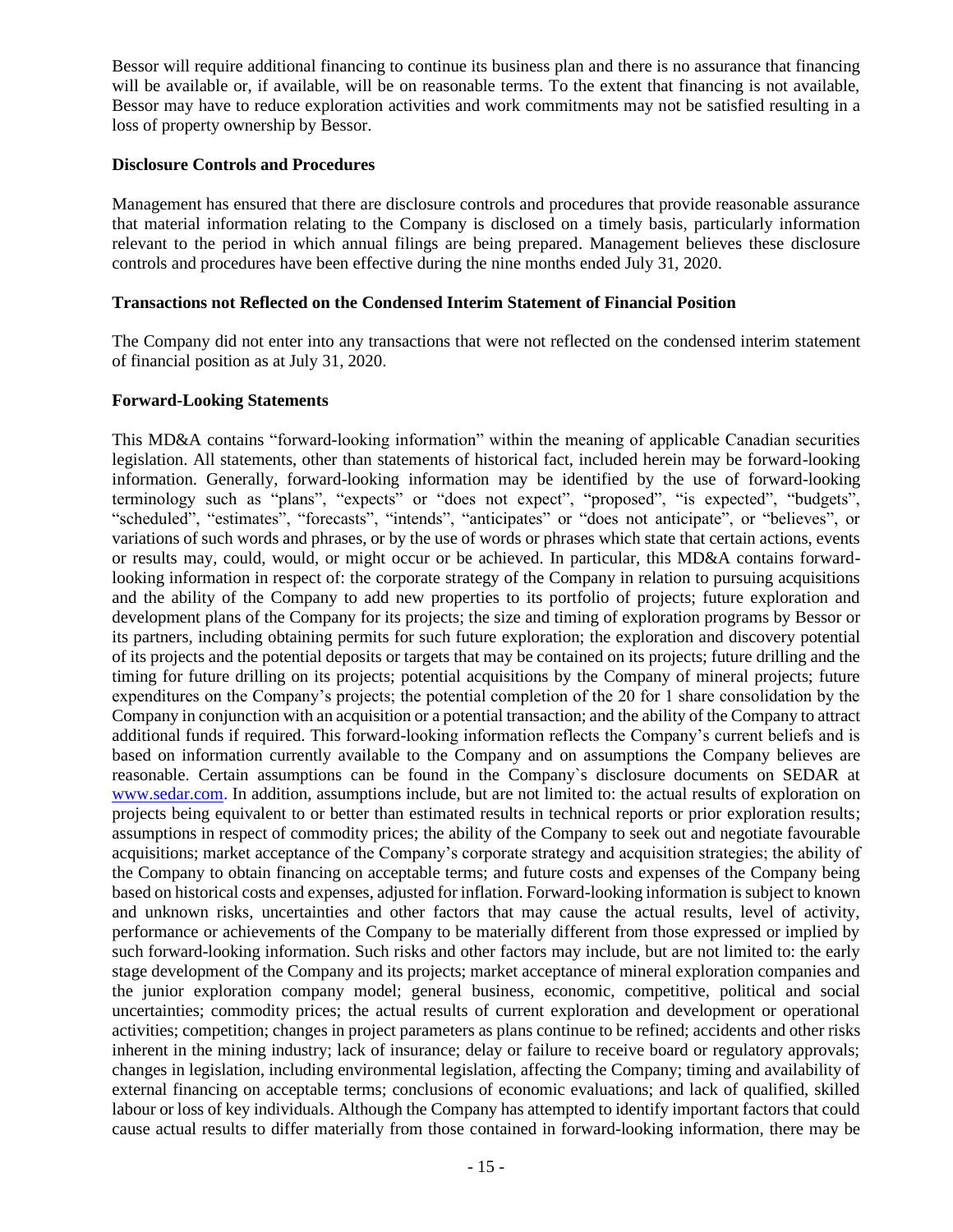other factors that cause results not to be as anticipated, estimated or intended. Accordingly, readers should not place undue reliance on forward-looking information. The Company does not undertake to update any forward-looking information, except in accordance with applicable securities laws.

## **Other**

Additional information relating to Bessor's business and activities can be found on SEDAR at [www.sedar.com.](http://www.sedar.com/)